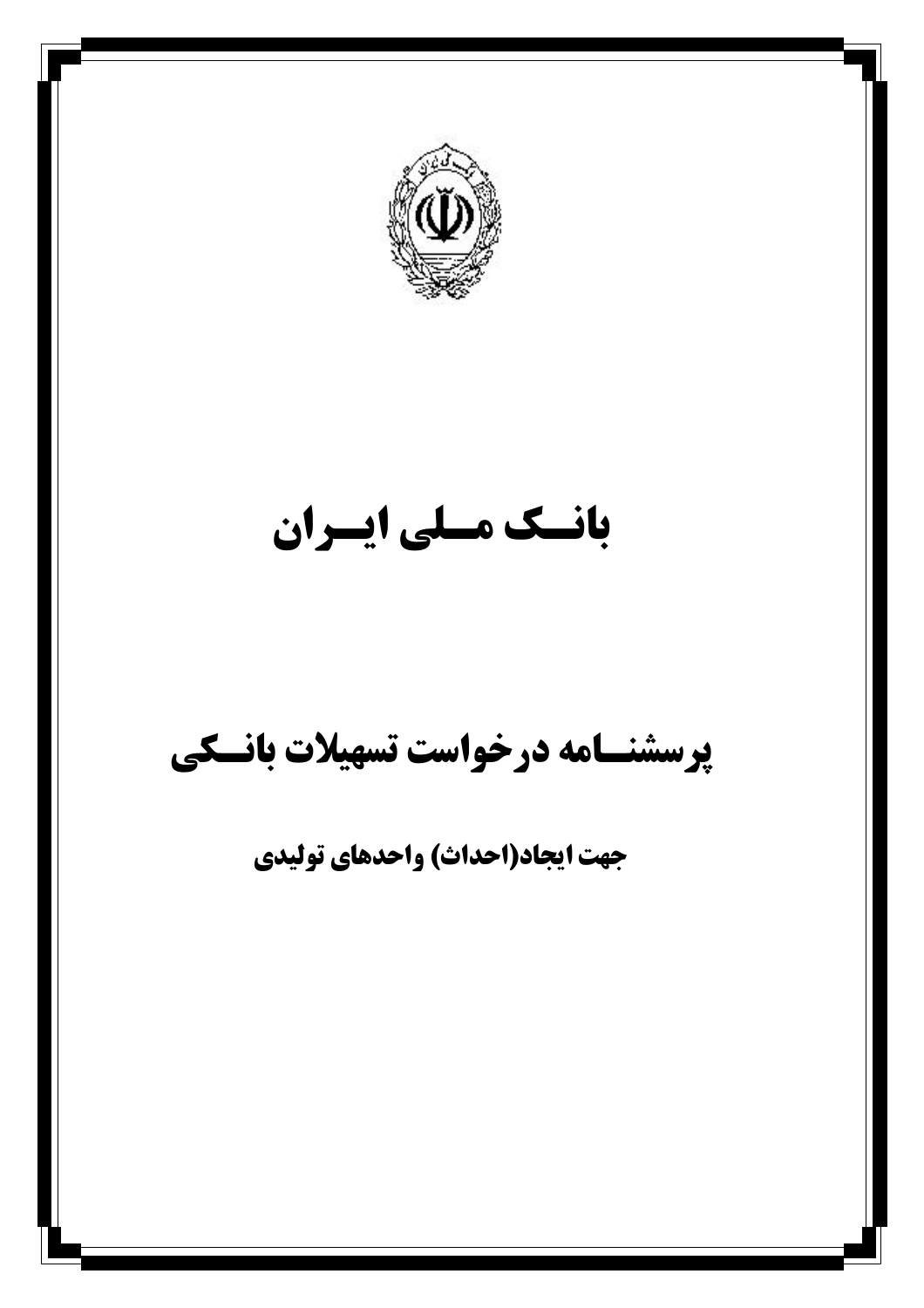#### فرم شماره ۱

متقاضے گرامے :

نظر به اینکه بررسی درخواست شما جهت اعطای تسهیلات به منظور اجرای طرح مورد نظر مستلزم آگاهی کامل بانک از جزییات طرح مذکور و برآورد هزینههای موردنیاز در هر بخـش مـیباشـد و تسـریع در فرآیند بررسی و اعلام نتیجه آن تا حد زیادی به اقدام عملی شـما نسـبت بـه تکمیـل مـدارک و مسـتندات درخواستی دارد ، لذا ضروریست کلیه اطلاعات ، آمار و ارقام مندرج در جداول پرسشنامه را براساس آخـرین وضعیت طرح به دقت تکمیل و پس از مهر و امضاء مجاز کلیه صفحات آن ، بـه همـراه مـدارک و مسـتندات مندرج در چکالیست پیوست ، جهت بررسی ارائه فرمایند.

بدیهی است بلافاصله پس از ارسال کامل مدارک و مستندات درخواستی با اختصاص شمارهای تحت عنوان «**کد طرح**» (جهت تسهیل پیگیریهای آتی) نسبت به بررسی درخواست اتخاذ تصمیم خواهـد شـد. لـذا شروع زمان بررسی در قالب طرح ، پس از تکمیل مدارک و اختصاص شماره مـذکور بـوده و پیگیـری نتـایج حاصل از بررسی،ها نیز از طریق آن میسر خواهد بود .

ضمناً اطلاعات و مدارک ارسالی نزد این بانک محفوظ بوده و در اختیار هیچ سازمان یا ارگان دیگری قرار نخواهد گرفت.

#### بانک ملے ایران

#### \* \* \* \* \* \* \* \* \* \* \* \*

بدینوسیله اعلام می دارد که پرسشنامه دریافتی براساس اسناد و مدارک و مطالعات انجام شده توسط اینجانب / این شرکت تکمیل و بهمراه مستندات مربوطه و مدارک مندرج در چک]لیست ضمیمه جهت اغاز بررسے ها در اختیار آن بانک قرار گیرد.

ضمناً ارائه مدارک و مستندات درخواستی ، نافی حـق درخواسـت مـدارک و مسـتندات تکمیلـی در طول زمان بررسی از سوی بانک نبوده و متعهد میگردم درصورت درخواست مدارک و مسـتندات مـذکور در اسرع وقت نسبت به تهیه و ارائه آن به بانک اقدام نمایم.

مهر و امضاء مجاز متقاضی

تاريخ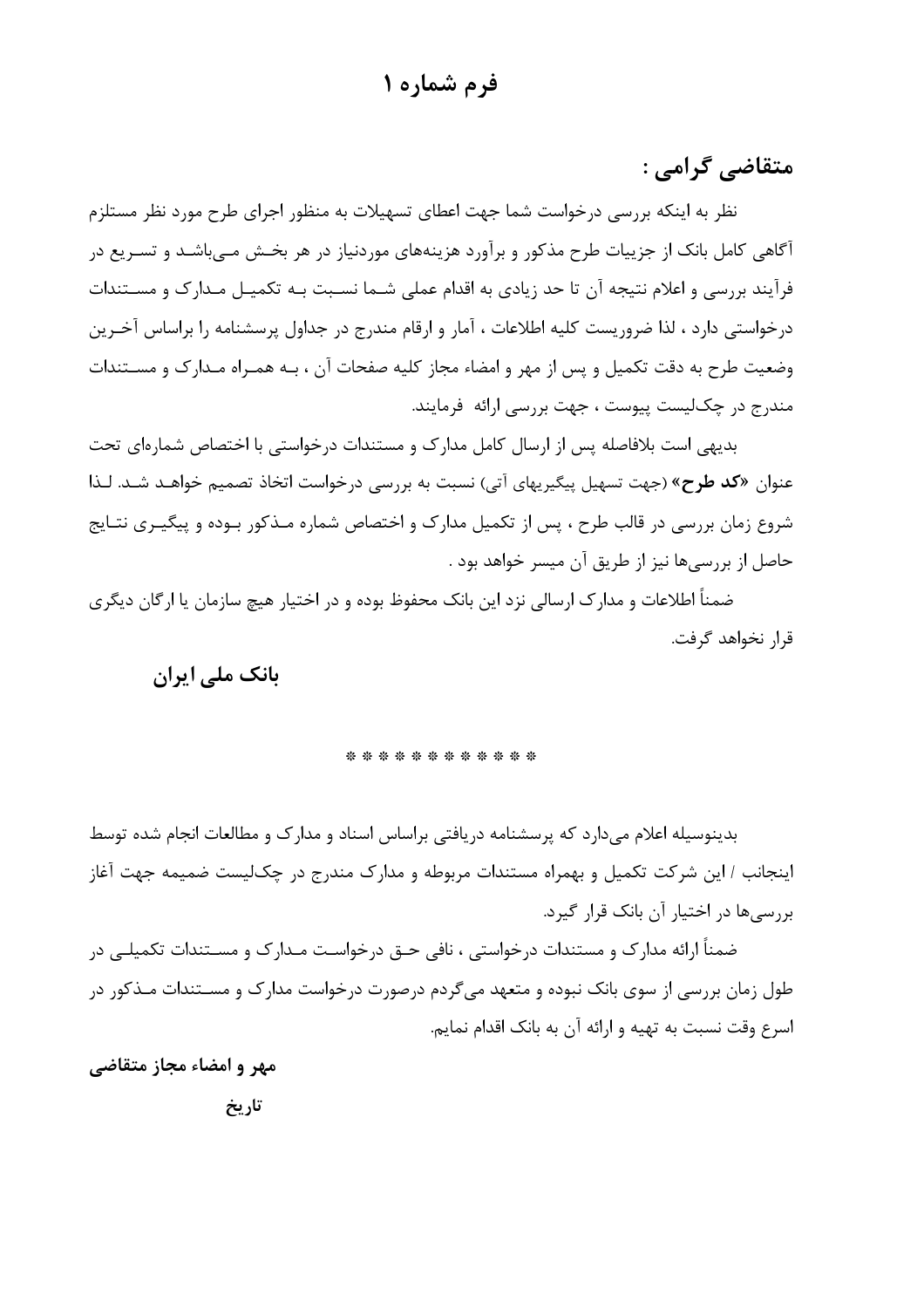#### چک لیست مدارک ومستندات مورد لزوم جهت بررسی طرح های ایجاد

ا. تصاویر اساسنامه ، شرکتنامه ، اظهارنامه ثبت ، روزنامه رسمی آگهی تأسیس و روزنامههای رسمی تغییـرات در  $\Box$ اركان شركت( نام ، نوع ، سرمايه ثبتي ، اعضاء هيأت مديره ، محل دفتر مركزي ، سهامداران و …) بهمراه تصاوير شناسنامه ، كارت ملی و سوابق کاری ، تحصیلی و تخصصی مدیران طرح. . T . گزارش توجیهی کامل اقتصادی ، فنی و مالی تهیه شده توسط شرکت مهندسین مشاور ذیصلاح  $\Box$ ∏ ۳. اعلامیه تأسیس صادره از سوی مراجع ذیصلاح برای اجرای طرح مورد نظر. ۴ سجوزهای قانونی درخصوص حفاظت محیطزیست، آب، برق، گاز، ، تغییرکاربری زمین، احداث ساختمان و  $\Box$ تائيديه حفظ حريمهاي قانوني. ه. تصویر کلیه صفحات اسناد مالکیت زمین محل اجرای طرح و یا قرارداد اجاره و واگذاری از سوی مراجع ذیربط.  $\Box$ □ ۶. تأييديه وزارت بهداشت براي محصولات بهداشتي ، غذايي و دارويي كه ملزم به اخذ تأييديه ميباشند . № 7. پروفرمای ماشینآلات ، تجهیزات و تأسیسات خارجی طرح صادره از سوی سـازنده اصـلی و ممهـور بـه مهـر و امضای مجاز آن بانضمام مشخصات فنی و کاتالوگ مربوطه بهمراه حداقل ۲ آفر مقایسهای. پروفرمای کامل میبایستی حاوی اقلام و موارد اساسی ذیل باشد: الف) نام ، علامت تجاري و آدرس كامل صادركننده پروفرما با درج شماره ، تاريخ صدور و سررسيد آن در سربرگ پروفرما. ب) نام و آدرس خریدار بطور کامل در متن پروفرما ذکر شده باشد و به عبارت دیگر پروفرما بنام خریدار صادر شده باشد. ج) در متن پروفرما با ستونبندي مناسب ، واحد كالا ، قيمت جزء ، قيمت كل و سال ساخت اقلام مختلف به وضوح ذكر گردد. د) نوع بستهبندی ، ترتیبات حمل و بیمه ، کشور مبداء و شرایط تحویل کالا بر اسـاس مقـررات متحدالشـکل UCP600 و اینکوترمز ۲۰۰۰ در متن پروفرما قید شده باشد. هـ) درج اظهار فروشنده مبنى بر صحت قيمتها و مطابقت آنها با قيمتهاى جارى صادرات كالاهاى مربوطه در بازار جهانى و قبول مسئوليتهاى مترتبه در موارد خلاف آن. و) درج اظهار فروشنده به نو و دست اول بودن ماشین[لات و تجهیزات موضوع پروفرما در متن آن. ز) نوع ارز می،بایست به پورو و یا یکی دیگر از ارزهای مورد قبول در حسابذخیرهارزی (بغیراز دلار) مثل ین ژاپن، فرانـک ســوئیس، درهم امارات و … بوده و میزان پیش پرداخت به فروشنده طبق مقررات جاری بانک مرکزی ج!! از ۲۵٪ مبلغ پروفرما تجاوز ننماید. ح) گارانتی ماشینآلات خط تولید ، وضعیت نصب و راهاندازی آنها و نحوه تضمین حسن انجامکار توسط سازنده در پروفرما قید گردد. ■ ٨. پیش فاکتور یا قرارداد معتبر خرید یا ساخت ماشینآلات و تجهیزات و تأسیسات داخلی طرح. □ ٩. قرارداد منعقده در خصوص تأمين دانش فني مورد نياز طرح كه به تأئيد سازمانهاي ذيربط رسيده باشد. د. قراردادهای خدمات فنی ، ساختمانی و مشاورهای مورد لزوم جهت اجرای طرح.  $\Box$ ا ۱۱. نقشه عمومی منطقه استقرار طرح به مقیاس یک دوهزارم که ضمن مشخص نمـودن موقعیـت محـل اجـرای  $\Box$ طرح به تأئيد مرجع ذيصلاح مربوطه رسيده باشد. □ ١٢. نقشه عمومي (سايت پلان) طرح بهمراه نقشههاي ساختماني مربوطه. □ ١٣. جانمایی (lay out) ماشینآلات ، تجهیزات و تأسیسات طرح. ■ ۱۴. نمودار جریان مواد به نحوی که پروسه تولید را از ابتدا تا محصول نهایی مشخص نماید. ا ۱۵. استعلام قیمت یا پروفرمای معتبر از تولیدکنندگان یا فروشندگان مواد اولیه حاوی قیمت و مشخصـات مـواد  $\Box$ اوليه مورد نياز طرح. № 1۶. پیش فاکتور یا پروفرمای معتبر از تولیدکنندگان یا فروشندگان درخصوص قیمت عمده فروشی محصولات طرح. ا ۱۷. آخرین تراز آزمایشی شرکت شامل تراز کل و خلاصه معین حسابها. $\Box$ ■ ۱۸. صورتهای مالی کامل<سابرسی شده ۲ سال گذشته شرکت و شرکتهای همگـروه همـراه بـا کلیـه یادداشـتهای پیوست به انضمام گزارش حسابرس قانونی و گزارشهیأت مدیره به مجمع عمومی صاحبانِ هام. □ ١٩. مدارک و مستندات مربوط به وثايق و تضمينات پيشنهادي متناسب با تسهيلات درخواستي. ∏ ۲۰. مدارک و مستندات مربوط به نحوه تأمین بموقع سهم|لشرکه متقاضی از هزینــههـای باقیمانــده طـرح اعــم از ارزی و ریالی با احتساب سرمایهدر گردش، از محل منابع مالی آزاد سهامداران.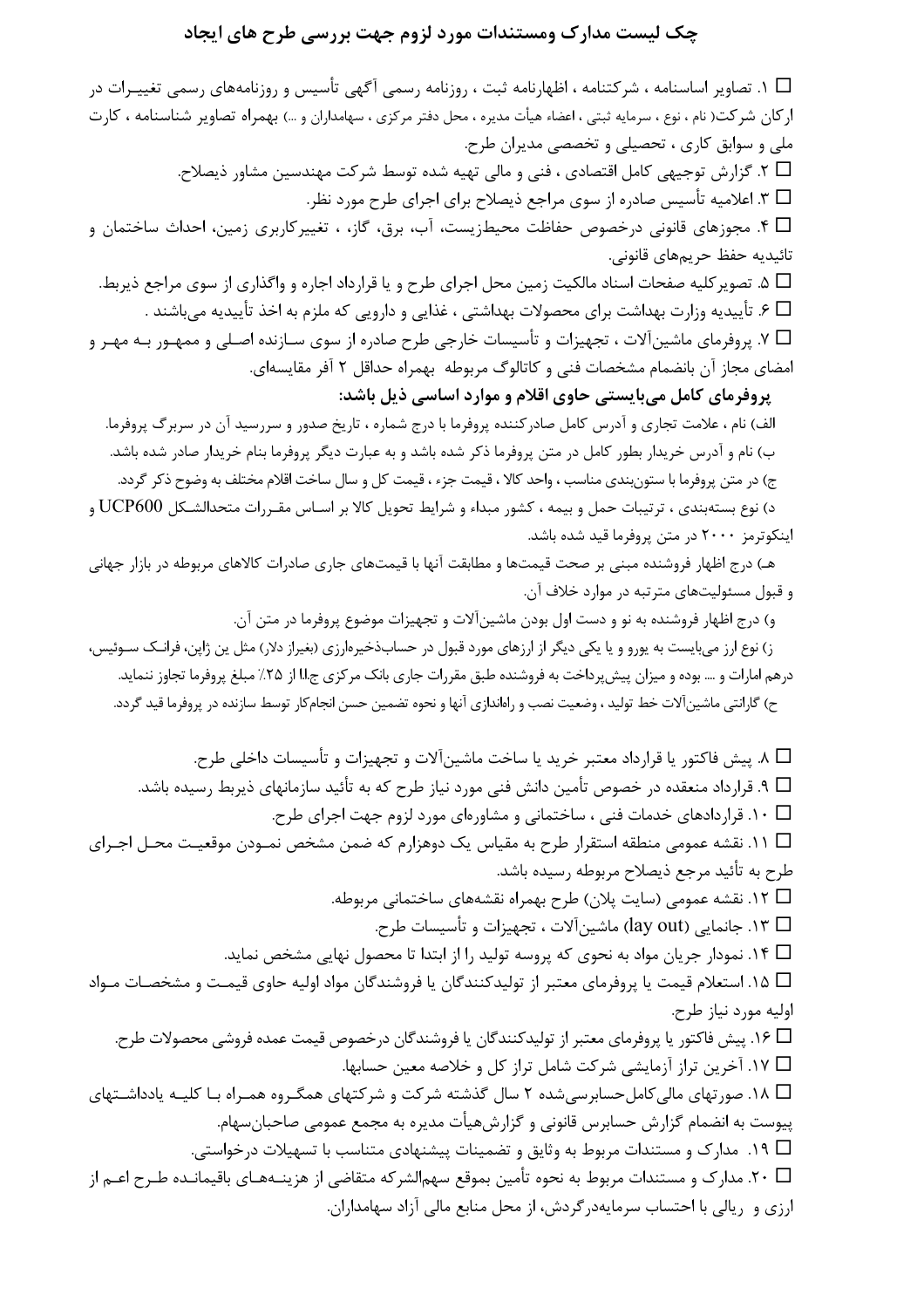# فهرست مطالب

#### صفحه

| مشخصات عمومی متقاضی.                                          |
|---------------------------------------------------------------|
| مشخصات کلی طرح.                                               |
|                                                               |
|                                                               |
| مشخصات كلى محصول                                              |
| انتخاب تکنولوژی و روش تولید                                   |
| دانش فنی و نحوه تامین آن.                                     |
| مشخصات محل اجرای طرح                                          |
| نمودار برنامه زمانبندی اجرای طرح                              |
| جزئیات هزینههای سرمایهگذاری ثابت طرح                          |
| جزئیات هزینههای تولید در ظرفیت اسم <i>ی</i>                   |
| خلاصه هزینههای تولید در ظرفیت اسم <i>ی</i> .                  |
| جدول پیشبینی ظرفیت تولید                                      |
| پیشبینی سرمایه در گردش مورد نیاز طرح                          |
| خلاصه هزینههای سرمایهگذاری طرح                                |
|                                                               |
| برنامه مالی متقاضی جهت تأمین هزینههای موردنیاز طرح<br>79      |
| معرفی منابع مالی سهم شرکت از هزینههای موردنیاز.<br><u> TV</u> |
| وثایق و تضمینات پیشنهادی                                      |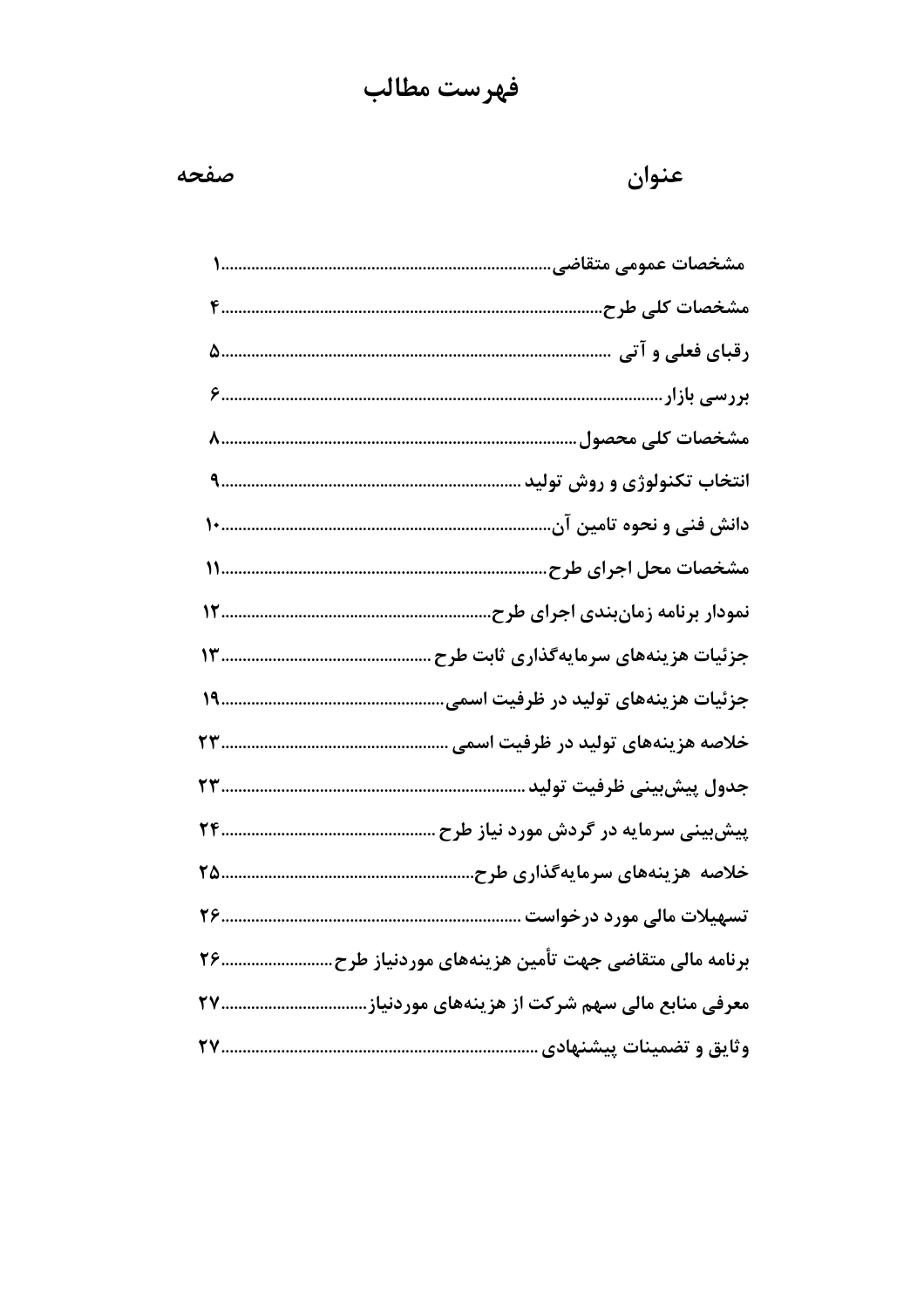الف ) مشخصات عمومي متقاضي :

1- چنانچه متقاضی شخصیت حقیقی میباشد بخش ذیل تکمیل شود :

نام و نامخانوادگی : تاريخ و محل تولد : شماره و محل صدورشناسنامه و کد ملی : سوابق تحصیلی و میزان تحصیلات :

سوابق کاری و میزان تجربه و تخصص :

شغل فعلي :

نشانی دفتر کار و شمارهتلفن محل کار و نمابر یا تلفن همراه :

سایر نشانیها و شماره تلفنهای تماس با مجریان طرح :

ـ چنانچه متقاضی بیش از یک نفر باشد مشخصات آنها به شرح بند ۱ بطور جداگانه اعلام شود.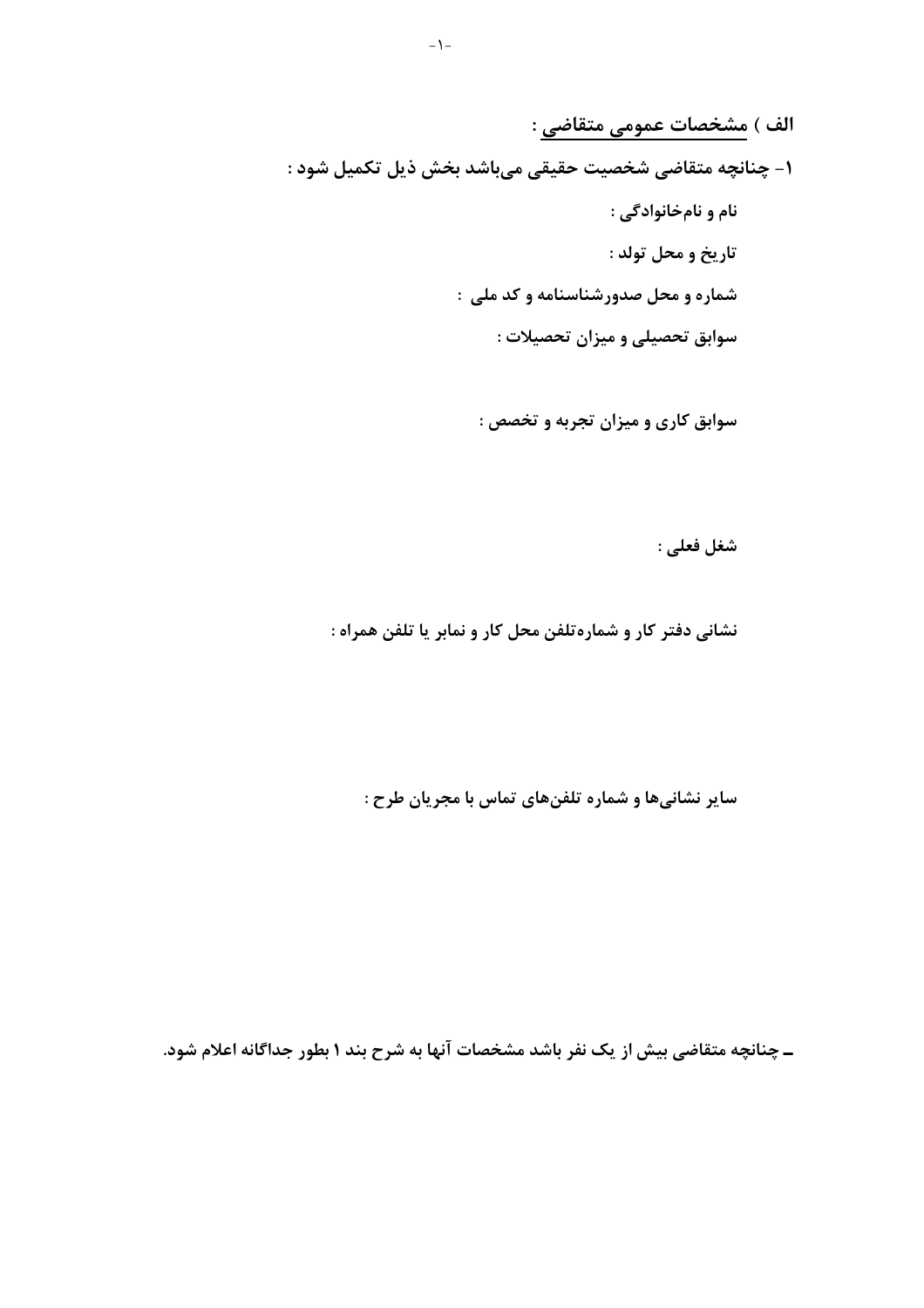۲ـ چنانچه متقاضی شخصیت حقوقی باشد با استناد به آخرین آگهی تغییرات مندرج در روزنامه رســمی كشور بخش ذيل تكميل شود :

|                     |                     |               |            |              | نام شرکت و نوع آن :            |
|---------------------|---------------------|---------------|------------|--------------|--------------------------------|
|                     | سرمايه (ميليونريال) |               |            |              |                                |
| در تعهد سهامداران   | پرداخت شده          | ثبت شده       | محل ثبت    | تاريخ ثبت    | شماره ثبت                      |
|                     |                     |               |            |              |                                |
|                     |                     |               |            |              | موضوع فعاليت شركت :            |
|                     |                     |               |            |              | نشانی دفتر مرکزی :             |
|                     |                     |               |            |              | ٰ نشانی کارخانه :              |
|                     |                     |               |            |              | نشانی شعب / نمایشگاه / انبار : |
| تلفن همراه مديرعامل | آدرس<br>الكترونيكي  | نمابر کارخانه | نمابر دفتر | تلفن كارخانه | تلفن دفتر                      |
|                     |                     |               |            |              |                                |

| درصد<br>سهام | مبلغ سهام<br>(م_ر) | تعداد<br>سهام | نوع سهم | محل ثبت<br>اصدور | کد ملی | شماره ثبت /<br>شمارەشناسنامە | اسامی سهامداران | رديف |
|--------------|--------------------|---------------|---------|------------------|--------|------------------------------|-----------------|------|
|              |                    |               |         |                  |        |                              |                 |      |
|              |                    |               |         |                  |        |                              |                 |      |
|              |                    |               |         |                  |        |                              |                 |      |
|              |                    |               |         |                  |        |                              |                 |      |
|              |                    |               |         |                  |        |                              |                 |      |

١- در صورتيكه تعداد سهامداران عمده بيش از تعداد فوق مي باشد مشخصات آنان را طبق ليست فوق در جدول جداگانه ضمیمه نمائید.

۲- روزنامه رسمی حاوی آخرین تغییرات در ارکان شرکت ، اساسنامه ، شرکتنامه و اظهارنامه ثبت ضمیمه گردد. ۳- هرگونه تغییرات احتمالی خارج از جداول فوق بصورت جداگانه ضمیمه شود.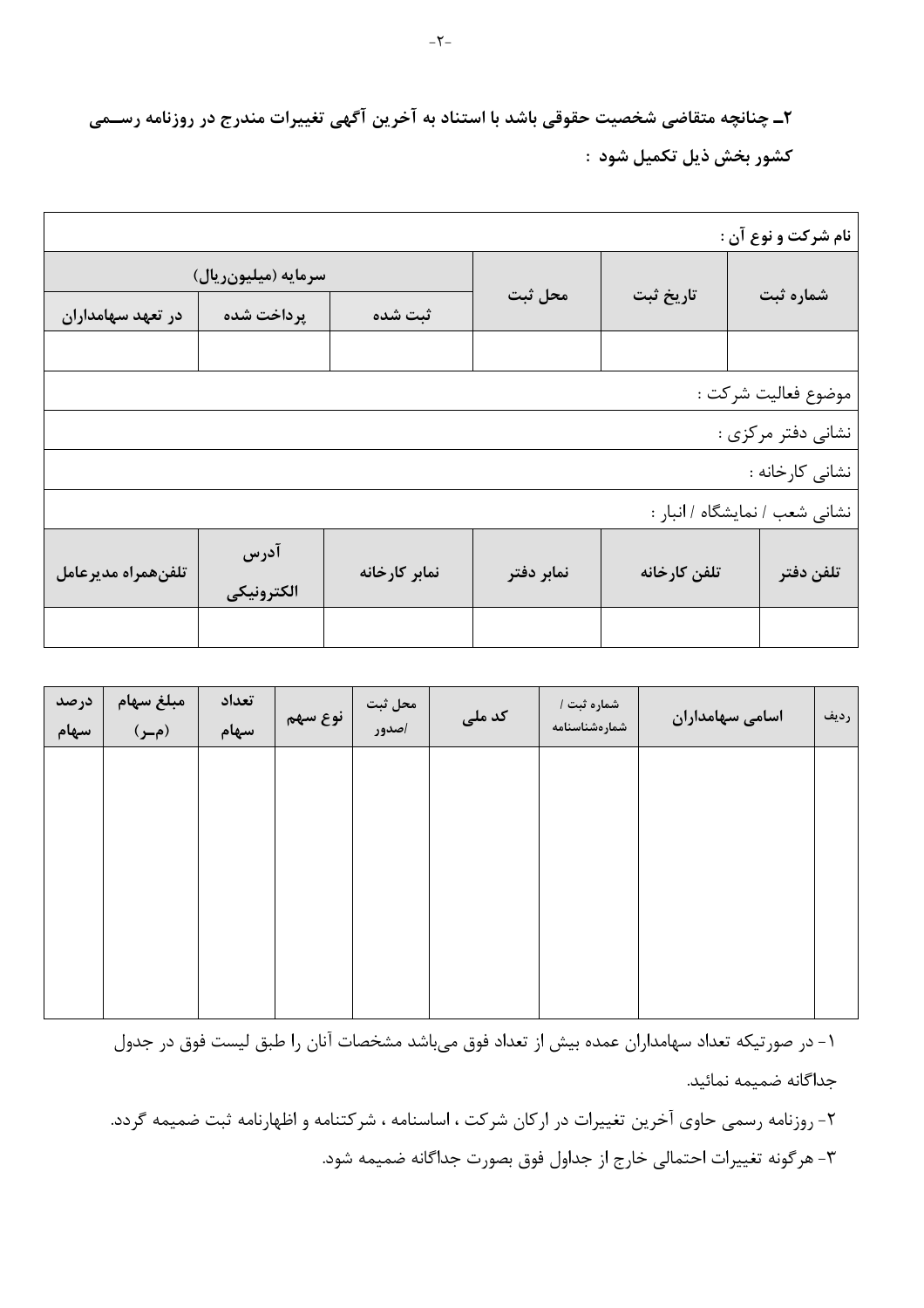|      | اعضای هیأت مدیره و مدیرعامل: |       |           |     |        |            |        |          |                                                                      |      |
|------|------------------------------|-------|-----------|-----|--------|------------|--------|----------|----------------------------------------------------------------------|------|
| درصد | مبلغ سهام                    |       | دوره تصدی |     | مدرک   |            |        | شماره    |                                                                      |      |
| سهام | (م_ر)                        | خاتمه | شروع      | سمت | تحصيلى | تاريخ تولد | کد ملی | شناسنامه | نام و نام خانوادگی                                                   | رديف |
|      |                              |       |           |     |        |            |        |          |                                                                      |      |
|      |                              |       |           |     |        |            |        |          |                                                                      |      |
|      |                              |       |           |     |        |            |        |          |                                                                      |      |
|      |                              |       |           |     |        |            |        |          |                                                                      |      |
|      |                              |       |           |     |        |            |        |          |                                                                      |      |
|      |                              |       |           |     |        |            |        |          | سوابق کاری ،  تحصیلی و تخصصی مدیران شرکت به صورت جداگانه ضمیمه گردد. |      |

| (ارقام به میلیونریال)          |                             | بدهی ها و تعهدات شرکت به سیستم بانکی : |           |              |             |      |          |      |
|--------------------------------|-----------------------------|----------------------------------------|-----------|--------------|-------------|------|----------|------|
| نوع و میزان<br>وثايق و تضمينات | تعداد اقساط<br>سررسید گذشته | سررسید<br>نهایی                        | مبلغ بدهى | مورد<br>مصرف | نوع تسهيلات | شعبه | نام بانک | رديف |
|                                |                             |                                        |           |              |             |      |          |      |
|                                |                             |                                        |           |              |             |      |          |      |
|                                |                             |                                        |           |              |             |      |          |      |
|                                |                             |                                        |           |              |             |      |          |      |

- ٪ صورت بدهی و تعهدات شرکتهای همگروه متقاضی بصورت جداگانه طبق جدول فوق ضمیمه گردد.
- منظور از شرکتهای همگروه مجموعه اشخاص حقوقی است که بیش از ۲۰٪ از سهامشان متعلق به یک شـخص حقیقـی

| شعب بانکها و مؤسسات اعتباری که متقاضی نزد آنها فعالیت مینماید. |            |          |                         |      |  |  |  |  |  |
|----------------------------------------------------------------|------------|----------|-------------------------|------|--|--|--|--|--|
| تاريخ افتتاح حساب                                              | شماره حساب | نام شعبه | نام بانک/ مؤسسه اعتباری | رديف |  |  |  |  |  |
|                                                                |            |          |                         |      |  |  |  |  |  |
|                                                                |            |          |                         |      |  |  |  |  |  |
|                                                                |            |          |                         |      |  |  |  |  |  |
|                                                                |            |          |                         |      |  |  |  |  |  |
|                                                                |            |          |                         |      |  |  |  |  |  |

یا حقوقی به استثنای شرکتهای سرمایهگذاری باشد.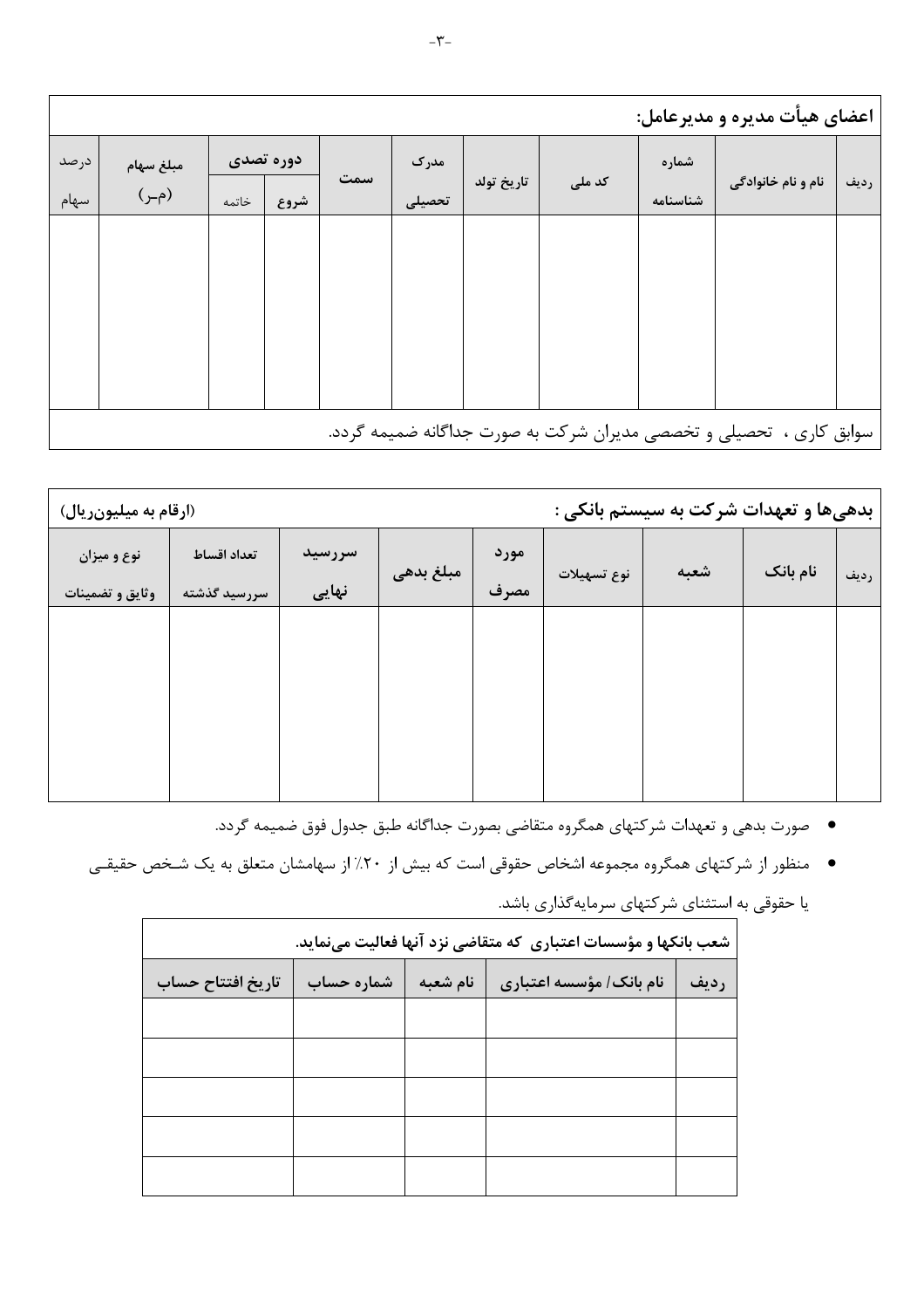ب ) اطلاعات طرح : ١- مشخصات كلى طرح : ۱ـ۱ـ هدف از اجرای طرح منطبق با جواز تأسیس و امکانات پیشبینی شده در طرح:

1\_2\_ انشعابات مورد لزوم :

| سوخت جايگزين | انشعاب برق (كيلو وات)      انشعاب آب (ليتر برثانيه)       انشعاب گاز (مترمكعب) |  |
|--------------|--------------------------------------------------------------------------------|--|
|              |                                                                                |  |

مبناي محاسبه انشعابات مورد نياز طرح را بهمراه مجوزهاي مربوطه ضميمه فرمائيد.

#### ۱ـ۳ـاشتغالزايي ( نفر):

| غير مستقيم | مستقيم ادارى | مستقيم توليدي | دوره ساخت |
|------------|--------------|---------------|-----------|
|            |              |               |           |

#### ۱ـ۴ـ برنامه زمانی ساخت و تولید:

|                   | تولىد               | ساخت                |                                            |  |
|-------------------|---------------------|---------------------|--------------------------------------------|--|
| ساعات کاری هرشیفت | تعدادشيفت كارىدرروز | تعدادروزهای کاریسال | طول مدت اجرا(ماه)   تاريخ أغازعمليات جرايي |  |
|                   |                     |                     |                                            |  |

١ـ۵ ـ محصولات طرح و پيش بيني قيمت عمدهفروشي آنها:

| توضيحات | قيمت واحد عمده فروشي |             | ظرفیت<br>اسمی |  |           |      |
|---------|----------------------|-------------|---------------|--|-----------|------|
|         | بين لمللىبه رز       | داخلىبەريال | واحد          |  | نام محصول | رديف |
|         |                      |             |               |  |           |      |
|         |                      |             |               |  |           |      |
|         |                      |             |               |  |           |      |
|         |                      |             |               |  |           |      |
|         |                      |             |               |  |           |      |
|         |                      |             |               |  |           |      |
|         |                      |             |               |  |           |      |

ـ پیشفاکتور یا پروفرمایمعتبر از تولیدکنندگان یا فروشندگان درخصوص قیمت عمدهفروشی محصولاتطرح ضمیمه گردد.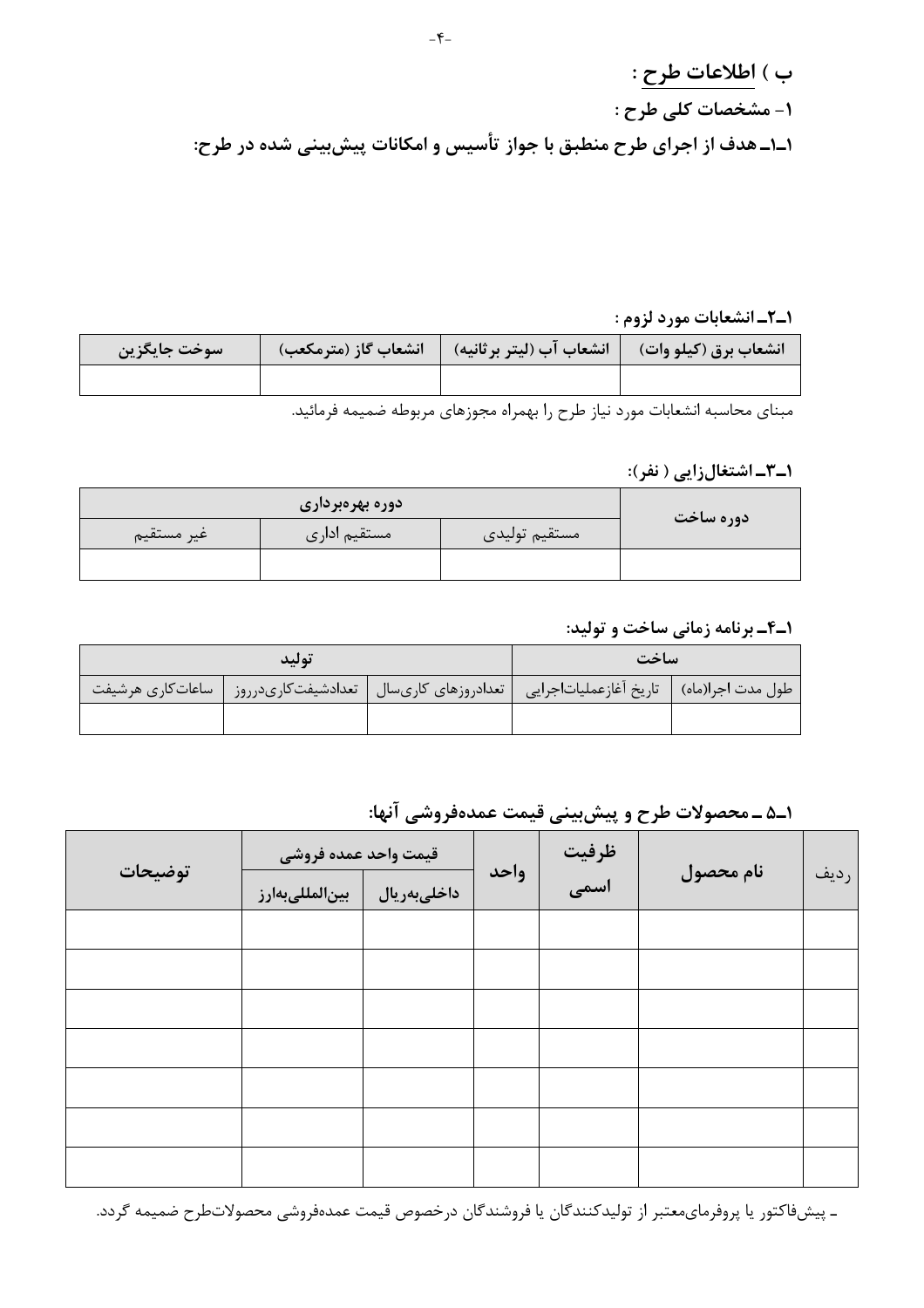٢ ـ رقباي فعلى و آتى :

| ظرفيت |      |             |           |          |      |
|-------|------|-------------|-----------|----------|------|
| عملی  | اسمى | محل استقرار | نام محصول | نام واحد | رديف |
|       |      |             |           |          |      |
|       |      |             |           |          |      |
|       |      |             |           |          |      |
|       |      |             |           |          |      |
|       |      |             |           |          |      |
|       |      |             |           |          |      |
|       |      |             |           |          |      |
|       |      |             |           |          |      |
|       |      |             |           |          |      |
|       |      |             |           |          |      |
|       |      |             |           |          |      |

۲-۱- آمار واحدهای موجود با ذکر نام ، محل استقرار ، ظرفیت و نام محصولات تولیدی :

#### ۲-۲- آمار اعلامیههای تأسیس صادره با ذکر نام ، محل اجراء ، ظرفیت ، نام محصولات و میزان پیشــرفت

|                    |              |           |           | --       |      |
|--------------------|--------------|-----------|-----------|----------|------|
| درصد پیشرفت فیزیکی | ً ظرفیت اسمی | محل اجراء | نام محصول | نام واحد | رديف |
|                    |              |           |           |          |      |
|                    |              |           |           |          |      |
|                    |              |           |           |          |      |
|                    |              |           |           |          |      |
|                    |              |           |           |          |      |
|                    |              |           |           |          |      |
|                    |              |           |           |          |      |
|                    |              |           |           |          |      |
|                    |              |           |           |          |      |
|                    |              |           |           |          |      |

#### فيزيكي طرحها (واحدهاي در حال احداث) :

مأخذ آمارها و اطلاعات :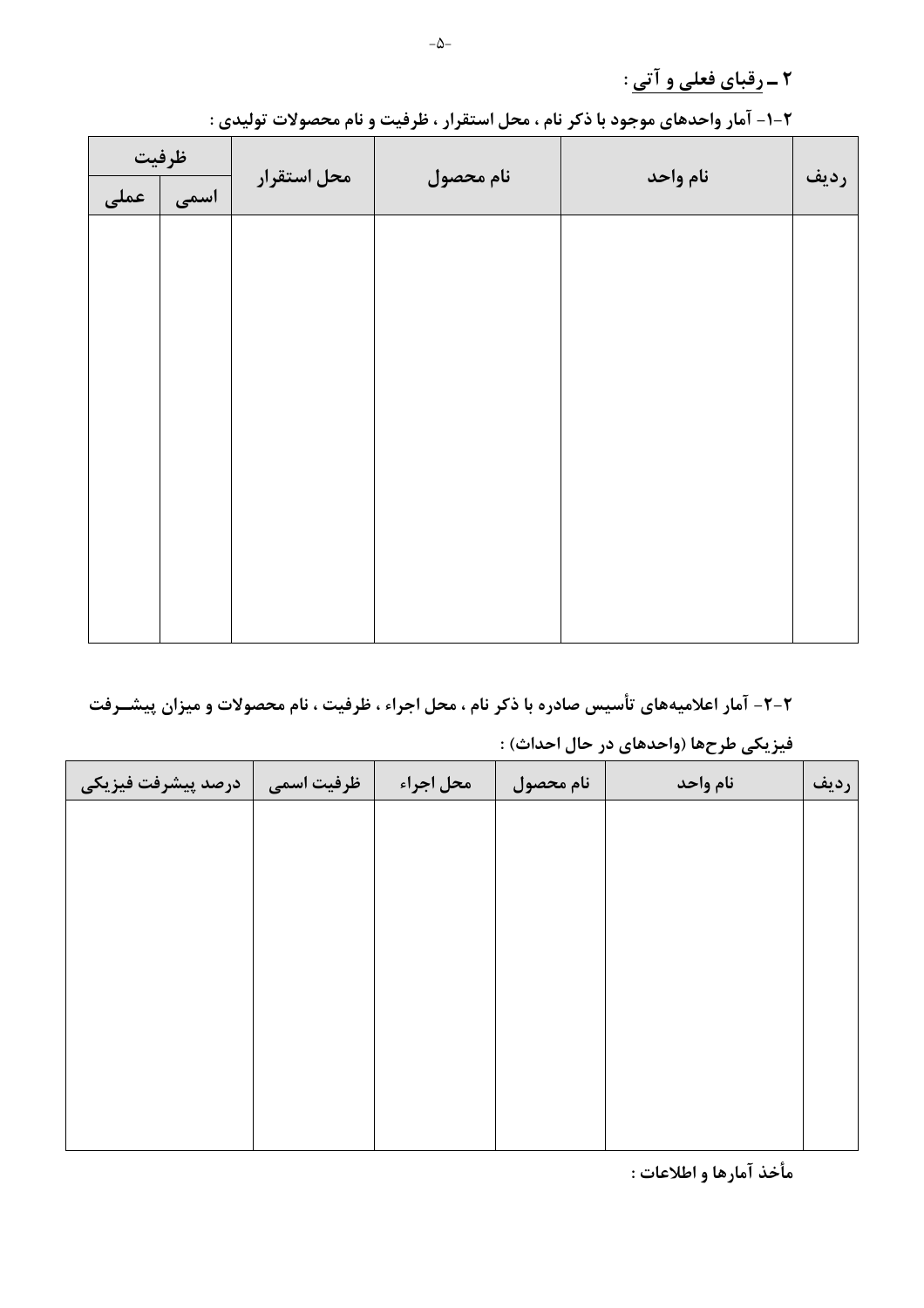۳- بررسی بازار :

با توجه به مشخصات فیزیکی و شـیمیایی محصـولات تولیـدی طـرح ، چنانچـه حمـل و نقـل ایـن محصولات به نقاط مختلف کشور مقرون به صرفه نبوده و یا امکانپذیر نباشد ، بررسی بازار بصورت منطقــهای انجام شود ، در غیر اینصورت بررسی به شکل کشوری صورت گیرد. با این توصیف بررسی مذکور برای طـرح کشوری ⊡ منطقهای کے ا حاضر با کدام روش انجام می شود؟

#### ۱-۳- وضعیت عرضه محصولات موردنظر در سه سال گذشته وسالجاری:

| (واحد :  |         |         |         |                              |               |
|----------|---------|---------|---------|------------------------------|---------------|
| سال جاري | سال  ١٣ | سال  ۱۳ | سال  ١٣ | شرح                          | $\frac{1}{2}$ |
|          |         |         |         | ميزان توليدات واحدهاى موجود  |               |
|          |         |         |         | اضافه میشود : مقدار واردات   |               |
|          |         |         |         | کسر میشود : مقدار صادرات     | ۳             |
|          |         |         |         | جمع خالص عرضه در گذشته و حال | ۴             |

ـ شماره تعرفه گمرکی مربوطه مندرج در مقررات واردات و صادرات کالا ذکر شود ............

ــ مأخذ آمارهاي فوق اعلام شود.

#### ٢-٣- پيشبيني امكانات توليد محصولات طرح طي پنج سال آينده :

 $\overline{(\ }$ (واحد :

| سال<br>$\Upsilon$ | سال<br>$\Upsilon$ | سال<br>$\Upsilon$ | سال<br>$\Upsilon$ | سال<br>$\mathcal{W}$ | شرح                                                                   | رديف |
|-------------------|-------------------|-------------------|-------------------|----------------------|-----------------------------------------------------------------------|------|
|                   |                   |                   |                   |                      | برآورد ميزان توليد واحدهاى موجود فعلى                                 |      |
|                   |                   |                   |                   |                      | اضافه میشود : برآورد تولید واحدهایی که در آینده به بهرهبرداری میرسند. |      |
|                   |                   |                   |                   |                      | جمع دو ردیف ۱ و ۲ بعنوان برآورد امکانات تولید در آینده                | ۳    |
|                   |                   |                   |                   |                      | راندمان توليد (درصد)                                                  | ۴    |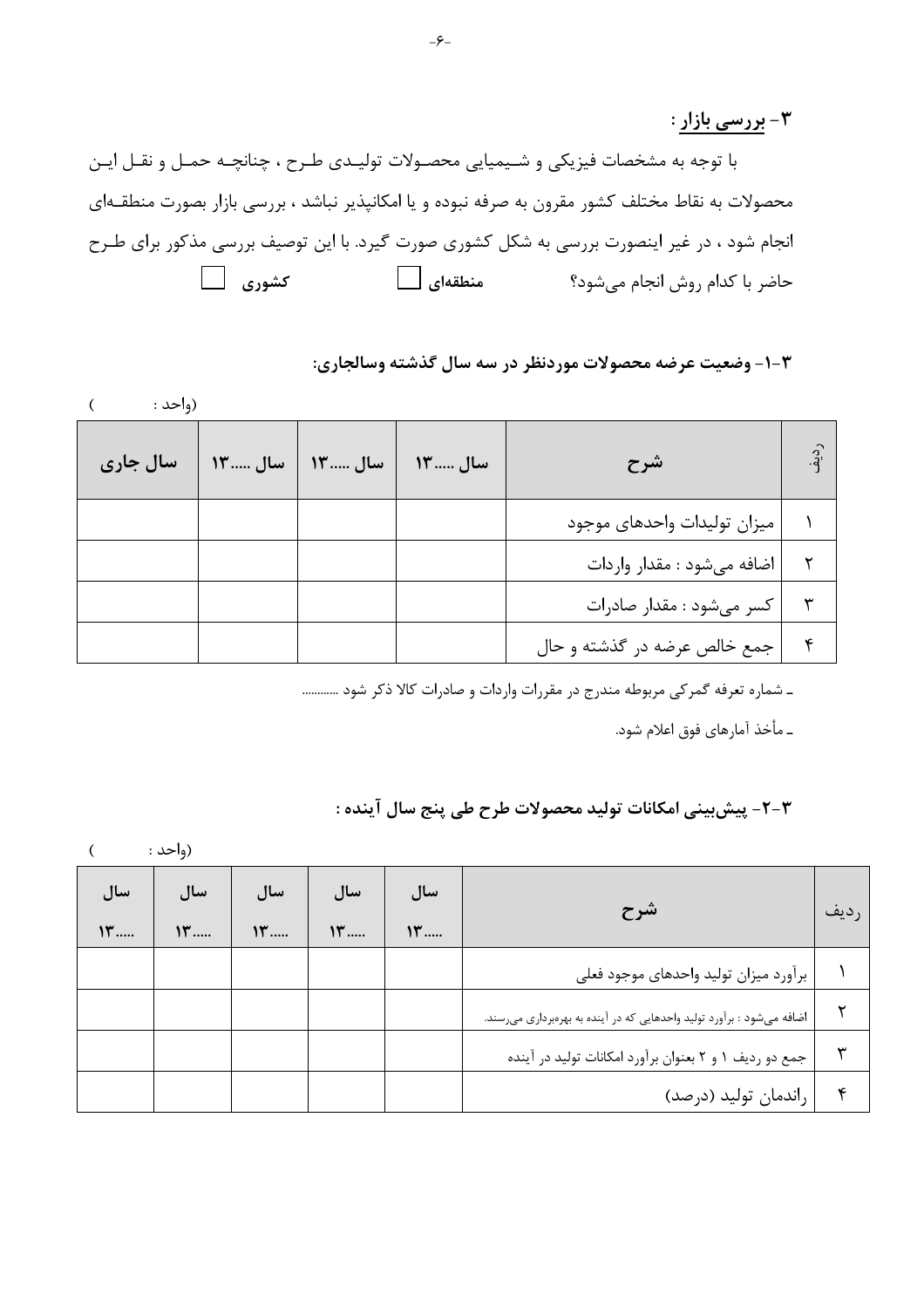#### ۳-۳- وضعیت تقاضا در سه سال گذشته و سالجاری :

 $\overline{(\ }$ (واحد :

| سال جاري | ِ سال  ۱۳ | ِ سال  ۱۳ | سال  ١٣ | شرح                                | ِديف |
|----------|-----------|-----------|---------|------------------------------------|------|
|          |           |           |         | میزان مصرف داخلی                   |      |
|          |           |           |         | ميزان صادرات                       |      |
|          |           |           |         | جمع ردیفهای ۱ و ۲ بعنـوان میـزان ا |      |
|          |           |           |         | تقاضاي گذشته و سالجاري             |      |

ـ مأخذ آمارهای فوق ذکر شود.

ـ در صورت تنوع مصرف كالاي موردنظر در صنايع مختلف تا حد امكان آمار تفكيكي به ضميمه ارائه گردد.

#### ۴-۳- پیشبینی تقاضای محصولات طرح در پنج سال آینده :

|                                                 | (واحد : |  |                                  |      |
|-------------------------------------------------|---------|--|----------------------------------|------|
| سال  ۱۳   سال  ۱۳   سال  ۱۳   سال  ۱۳   سال  ۱۳ |         |  | اشرح                             | رديف |
|                                                 |         |  | برآورد تقاضاي داخلي              |      |
|                                                 |         |  | برآورد میزان صادرات              |      |
|                                                 |         |  | ۲   جمــع ردیــفهــای ۱ و ۲<br>۳ |      |
|                                                 |         |  | بعنوان برأورد تقاضاي أينده       |      |

ـ نحوه برآورد و روش محاسبه ذکر شود.

ـ در صورت تنوع مصرف كالاي موردنظر در صنايع مختلف تا حد امكان برآورد تفكيكي به ضميمه ارائه گردد. ـ در رابطه با صادرات کالا ، بازارهای هدف در خارج از کشور با مستندات کافی اعلام گردد.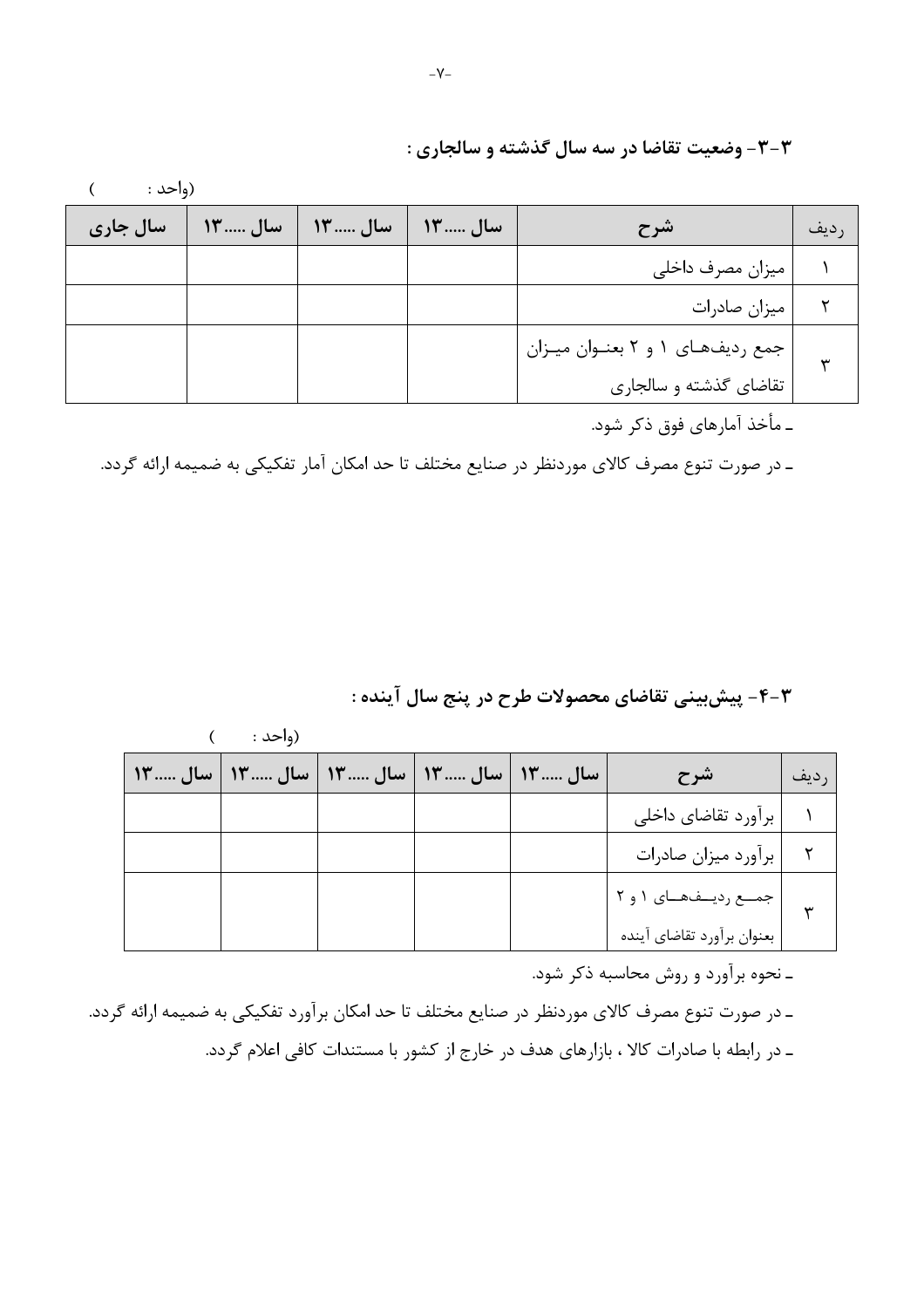۴ – مشخصات کلــی محصــول : (درصـورت تنـوع محصـولات ، مشخصـات هـر محصـول بطـور جداگانـه و بشرح موارد ذیل ضمیمه گردد) **۴-۱- نام :** 

۰۴- مشخصات فیزیکی : (شکل ، ابعـاد ، وزن و ۰۰۰) بـه همـراه نقشـه و کاتـالوگ و یـا CD با عکسهای محصول در اوراق جداگانه تهیه و ضمیمه گردد :

۴-۳- مشخصات فنی :

۴- ۴- نام و مشخصات فنی کالاهای مشابه (خارجی و داخلی) به همراه کاتالوگ و یا CD مربوطه :

۴-۵- استانداردهای ملی و بینالمللی لازم و شماره تعرفه :

۴-۶- کاربردها:

۰۴–۷- صنایع بالادستیو پایین دستی:(صنایع تولیدکننده مواد اولیه و صنایع مصرفکننده محصولات طرح)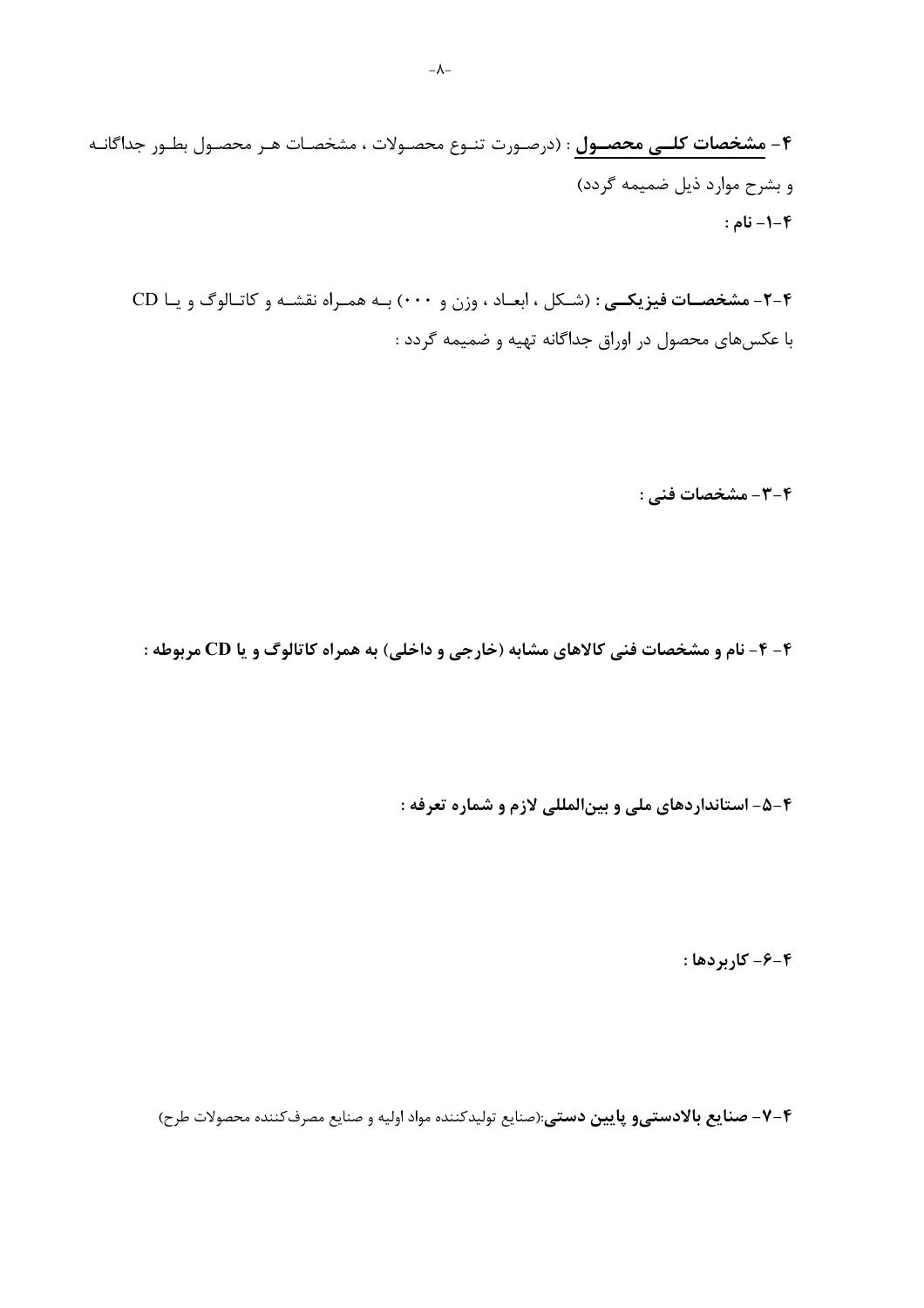۵- انتخاب تکنولوژی و روش تولید :

۵-۱- تکنولوژیهای موجود :

۵-۲- شرح تکنولوژی موردنظر :

۵-۳- علت انتخاب تکنولوژيهاي موردنظر :

۰-۵- روش تولید طرح (با رسم نمودار):

\* در این بخش شرح کاملی از روش تولید و آمادهسازی و مصرف مـواد ، شـکل و وزن مـواد اولیــه دریـافتی و شکل استفاده از مواد اولیه و فاصله مکانی مواد تا محل کارخانه اعم از داخلی یا خارجی و نوع وسـایل حمـل و نقل مورد استفاده در خط تولید و شرح کاملی از پروسه تولید تا آماده شدن محصول تهیه و ضمیمه گردد.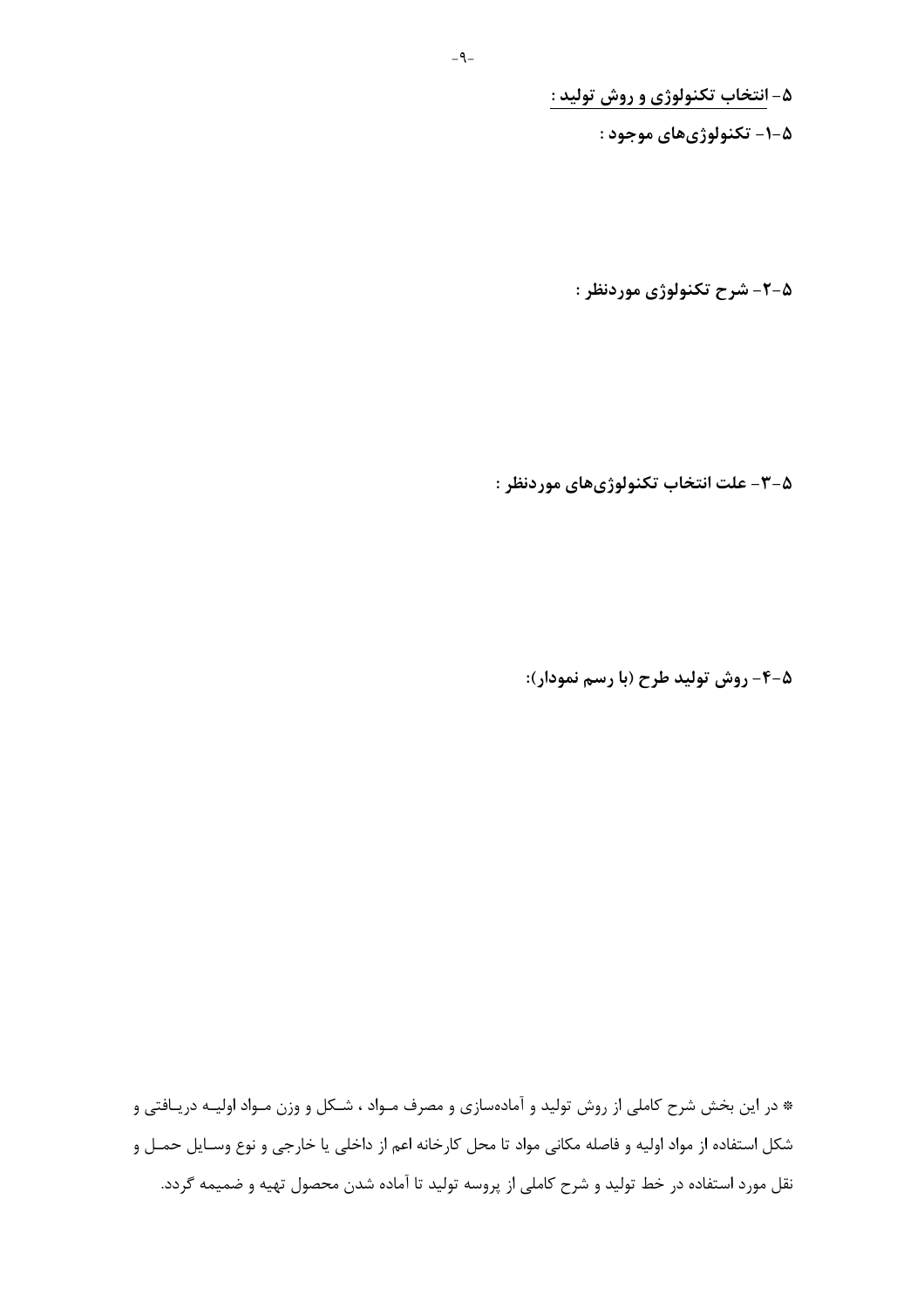۶\_ دانش فنی و نحوه تامین آن : ۶-۱- شرح مختصر :

۶- ۲- شرکت واگذارنده :

۶- ۳- محل اقامت قانونی فروشنده دانش فنی

۶-۴- مدت قرارداد :

۶- ۵- چگونگی انتقال تکنولوژی و ارائه اطلاعات :

۶- ۶- نحوه ادامه کار پس از خاتمه قرارداد :

۶-۷- ضمانتهای اجرایی :

۶ - ۸ - برنامه کارآموزی در خارج :

۶- ۹- تعداد و مدت کار متخصصان خارجی در کشور :

۶- ۱۰- برنامه آموزش در داخل :

۶–۱۱– نحوه تأمین هزینههای جانبی :

۶- ١٢- مبلغ كل قرارداد و نحوه پرداخت :

ـ تصویر قرارداد فیمابین که به تأیید سازمانهای ذیربط رسیده باشد را ضمیمه کنید.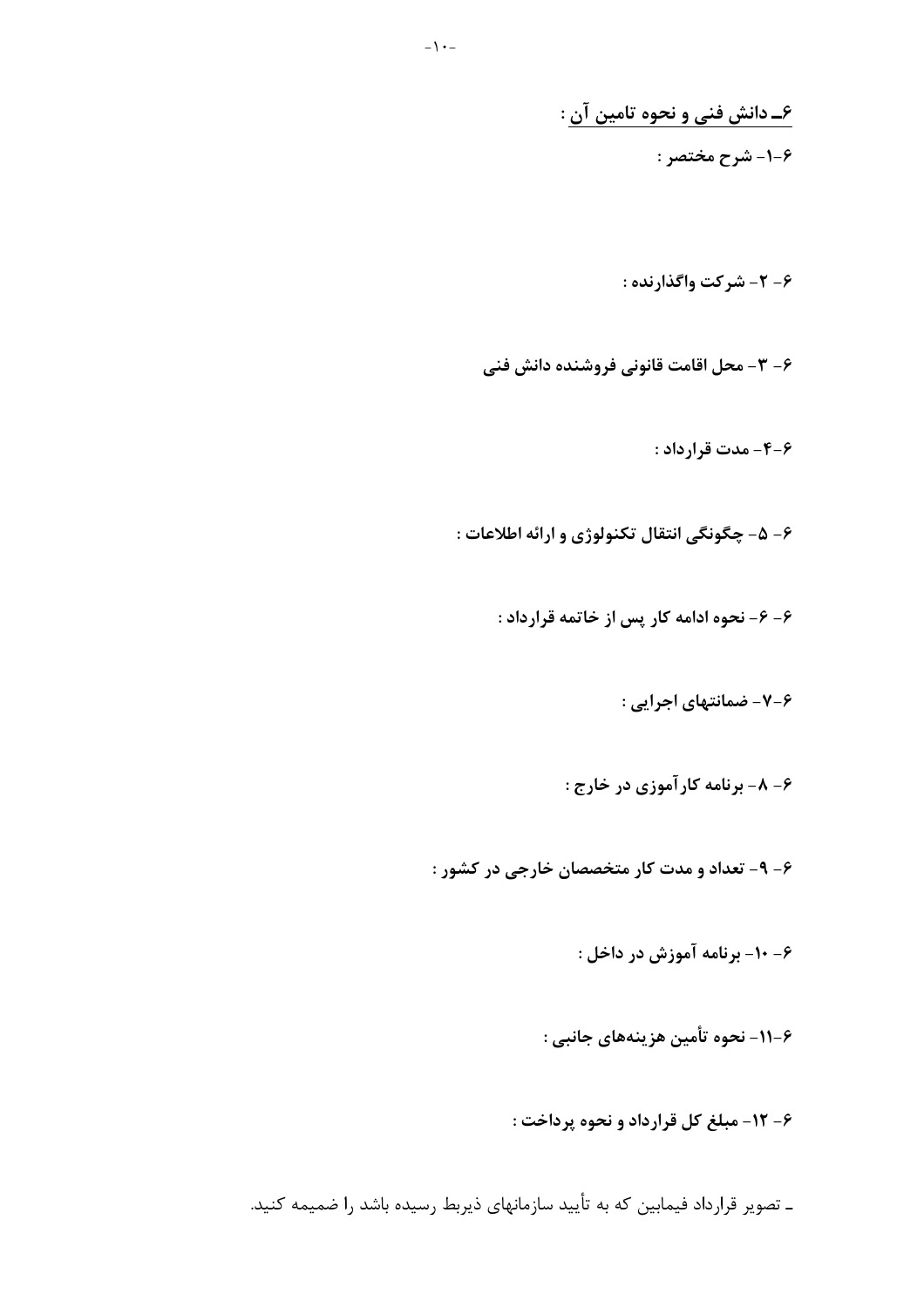۷\_ مشخصات محل اجرای طرح : ۰۷–۱– استان ، شهرستان و بخش :

٧-٢- ابعاد و مساحت زمين مربوطه :

۷-۳- وضع مالکیت زمین و مشخصات اسناد مربوطه :

۴-۲- نزدیکترین شهر و فاصله آن تا محل طرح :

۷-۵- فاصله محل اجرای طرح تا جاده اصلی ، نوع راه و امکانات ارتباطی :

۷-۶- امکانات و نحوه تأمین نیروی انسانی ماهر و غیرماهر در منطقه :

۷-۷- فاصله محل اجرای طرح تا مبادی تأمین مواد اولیه داخلی یا ورود مواد اولیه خارجی مورد نیــاز بــه کشور و امکانات حمل و نقل مورد لزوم.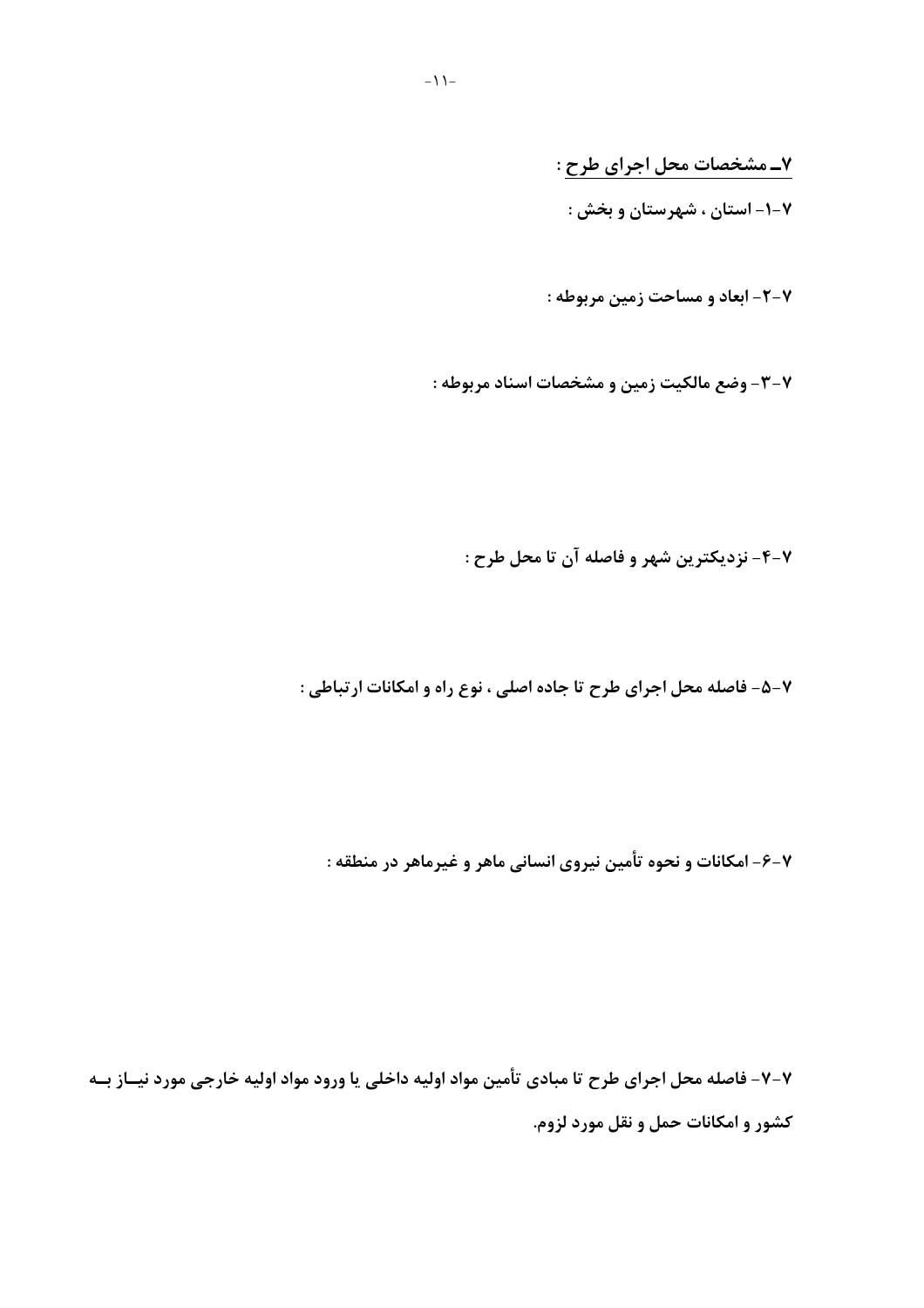|                                        | رو.<br>اف                                        | $\overline{\phantom{a}}$       | $\blacktriangleright$ | 廴              | ىي                         | $\mathrel{\mathsf{\scriptstyle{Q}}}\nolimits$ | $\boldsymbol{\delta}$     | $\,$                    | $\prec$      | $\sigma^{\!\scriptscriptstyle\bullet}$  | $\div$                 | $\tilde{\phantom{a}}$        | $\overleftarrow{\phantom{a}}$           | $\overline{r}$    | $\frac{9}{2}$                         | $\mathfrak{S}$   |
|----------------------------------------|--------------------------------------------------|--------------------------------|-----------------------|----------------|----------------------------|-----------------------------------------------|---------------------------|-------------------------|--------------|-----------------------------------------|------------------------|------------------------------|-----------------------------------------|-------------------|---------------------------------------|------------------|
| ۸ – نمودار برنامه زمانبندی اجرای طرح : | شرح فعاليتها                                     | مطالعات اوليه طرح و اخذ مجوزها | استقرار مديريت طرح    | تأمين دانش فنى | تأمین منابع مالی مورد نیاز | خريد زمين و انجام اقدامات قانونى              | خرید ماشین آلات و تجهیزات | عقد قراردادهای ساختمانی | تجهيز كارگاه | نظارت ، هماهنگی و انجام کارهای ساختمانی | تحويل و نصب ماشين آلات | استخدام و آموزش نیروی انسانی | تأمین مواد اولیه و دیگر منابع مورد نیاز | توليد آزمايشى طرح | فعالیتهای بازاریابی قبل از راه اندازی | أغاز توليد تجارى |
|                                        | $\begin{array}{c c}\n\hline\n\end{array}$<br>شده |                                |                       |                |                            |                                               |                           |                         |              |                                         |                        |                              |                                         |                   |                                       |                  |
|                                        |                                                  |                                |                       |                |                            |                                               |                           |                         |              |                                         |                        |                              |                                         |                   |                                       |                  |
|                                        | $\overline{2}$                                   |                                |                       |                |                            |                                               |                           |                         |              |                                         |                        |                              |                                         |                   |                                       |                  |
|                                        | $\tilde{3}$<br>$\overline{\phantom{a}}$          |                                |                       |                |                            |                                               |                           |                         |              |                                         |                        |                              |                                         |                   |                                       |                  |
|                                        | $\overline{5}$                                   |                                |                       |                |                            |                                               |                           |                         |              |                                         |                        |                              |                                         |                   |                                       |                  |
| سال اول                                | $\circ$                                          |                                |                       |                |                            |                                               |                           |                         |              |                                         |                        |                              |                                         |                   |                                       |                  |
|                                        | $\overline{7}$                                   |                                |                       |                |                            |                                               |                           |                         |              |                                         |                        |                              |                                         |                   |                                       |                  |
|                                        | $\infty$                                         |                                |                       |                |                            |                                               |                           |                         |              |                                         |                        |                              |                                         |                   |                                       |                  |
|                                        | $\circ$                                          |                                |                       |                |                            |                                               |                           |                         |              |                                         |                        |                              |                                         |                   |                                       |                  |
|                                        | 12 11 10                                         |                                |                       |                |                            |                                               |                           |                         |              |                                         |                        |                              |                                         |                   |                                       |                  |
|                                        |                                                  |                                |                       |                |                            |                                               |                           |                         |              |                                         |                        |                              |                                         |                   |                                       |                  |
|                                        | $\overline{1}$                                   |                                |                       |                |                            |                                               |                           |                         |              |                                         |                        |                              |                                         |                   |                                       |                  |
|                                        | $\overline{c}$                                   |                                |                       |                |                            |                                               |                           |                         |              |                                         |                        |                              |                                         |                   |                                       |                  |
|                                        | $\tilde{z}$                                      |                                |                       |                |                            |                                               |                           |                         |              |                                         |                        |                              |                                         |                   |                                       |                  |
|                                        | ᡪ                                                |                                |                       |                |                            |                                               |                           |                         |              |                                         |                        |                              |                                         |                   |                                       |                  |
|                                        | $\sim$                                           |                                |                       |                |                            |                                               |                           |                         |              |                                         |                        |                              |                                         |                   |                                       |                  |
| سال دوم                                | $\circ$<br>$\overline{\phantom{a}}$              |                                |                       |                |                            |                                               |                           |                         |              |                                         |                        |                              |                                         |                   |                                       |                  |
|                                        | $\infty$                                         |                                |                       |                |                            |                                               |                           |                         |              |                                         |                        |                              |                                         |                   |                                       |                  |
|                                        | $\bullet$                                        |                                |                       |                |                            |                                               |                           |                         |              |                                         |                        |                              |                                         |                   |                                       |                  |
|                                        | $\Xi$                                            |                                |                       |                |                            |                                               |                           |                         |              |                                         |                        |                              |                                         |                   |                                       |                  |
|                                        | $\equiv$                                         |                                |                       |                |                            |                                               |                           |                         |              |                                         |                        |                              |                                         |                   |                                       |                  |
|                                        | 12                                               |                                |                       |                |                            |                                               |                           |                         |              |                                         |                        |                              |                                         |                   |                                       |                  |
|                                        | $\overline{\phantom{0}}$<br>$\sim$               |                                |                       |                |                            |                                               |                           |                         |              |                                         |                        |                              |                                         |                   |                                       |                  |
|                                        | $\sim$                                           |                                |                       |                |                            |                                               |                           |                         |              |                                         |                        |                              |                                         |                   |                                       |                  |
|                                        | 4                                                |                                |                       |                |                            |                                               |                           |                         |              |                                         |                        |                              |                                         |                   |                                       |                  |
|                                        | $\sim$                                           |                                |                       |                |                            |                                               |                           |                         |              |                                         |                        |                              |                                         |                   |                                       |                  |
| لىل سوم                                | $\bullet$                                        |                                |                       |                |                            |                                               |                           |                         |              |                                         |                        |                              |                                         |                   |                                       |                  |
|                                        | $\overline{\phantom{a}}$                         |                                |                       |                |                            |                                               |                           |                         |              |                                         |                        |                              |                                         |                   |                                       |                  |
|                                        | $\infty$                                         |                                |                       |                |                            |                                               |                           |                         |              |                                         |                        |                              |                                         |                   |                                       |                  |
|                                        | $\bullet$<br>$10\,$                              |                                |                       |                |                            |                                               |                           |                         |              |                                         |                        |                              |                                         |                   |                                       |                  |
|                                        | $\overline{11}$                                  |                                |                       |                |                            |                                               |                           |                         |              |                                         |                        |                              |                                         |                   |                                       |                  |
|                                        | $\overline{C}$                                   |                                |                       |                |                            |                                               |                           |                         |              |                                         |                        |                              |                                         |                   |                                       |                  |

\*ماه اول در برنامه منطبق با ....... ماه سال.....۳ می باشد.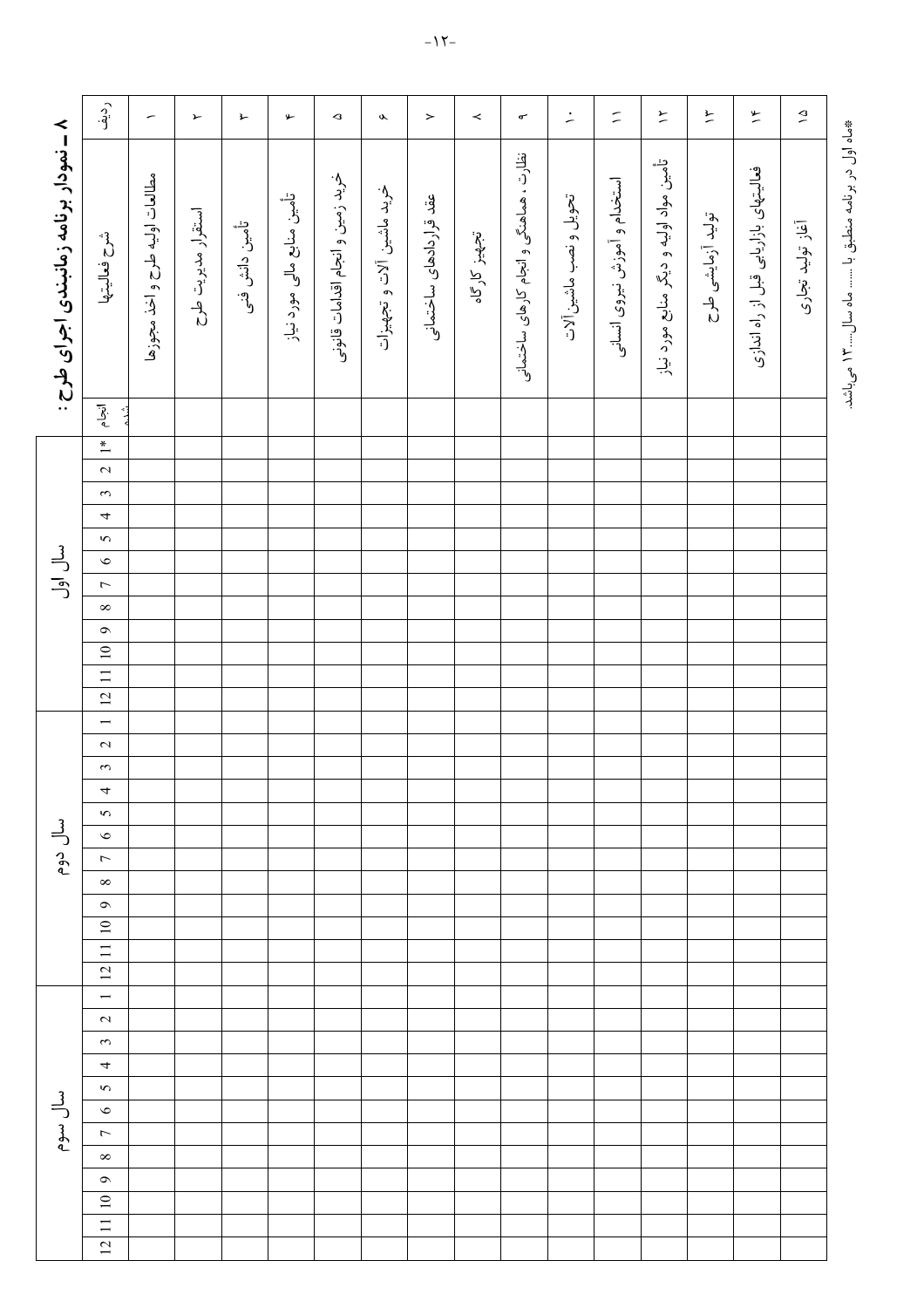#### ۹- جزئیات هزینههای سرمایهگذاری ثابت طرح :

- منظور از مشخصات در كليه جداول اين بند , مشخصاتي است كه در تعيين هزينه واحد اقلام مربوطه موثر مي باشند.

| هزينهكل      | هزينه(ميليونريال) |          | هزينه واحد | واحد | مقدار | مشخصات<br>(نوع مالکیت ، ابعاد و پلاک | شرح          | $\hat{e}$ |
|--------------|-------------------|----------|------------|------|-------|--------------------------------------|--------------|-----------|
| (میلیونریال) | باقيمانده         | انجامشده | (ريال)     |      |       | ثبتي اصلي و فرعي و …)                |              |           |
|              |                   |          |            |      |       |                                      | زمين         |           |
|              |                   |          |            |      |       |                                      | تغییر کاربری |           |
|              |                   |          |            |      |       |                                      |              |           |
|              |                   |          |            |      |       | جمع کل                               |              |           |

۹-۱- زمین (محل اجرای طرح):

- نقشه عمومي منطقه و سايت پلان طرح ضميمه گردد.

۹-۲-ساختمان و محوطهسازی طرح :

| هزينهكل      |           | هزينه(ميليونريال) | هزينه واحد |  |  | واحد<br>مقدار                            |  | مشخصات<br>(نوع سكلت،تعدادطبقات | شرح | رديف |
|--------------|-----------|-------------------|------------|--|--|------------------------------------------|--|--------------------------------|-----|------|
| (میلیونریال) | باقيمانده | انجامشده          | (ريال)     |  |  | ،دهنه و ارتفاعسوله<br>،کاربریهایخاص و …) |  |                                |     |      |
|              |           |                   |            |  |  |                                          |  |                                |     |      |
|              |           |                   |            |  |  |                                          |  |                                |     |      |
|              |           |                   |            |  |  |                                          |  |                                |     |      |
|              |           |                   |            |  |  |                                          |  |                                |     |      |
|              |           |                   |            |  |  |                                          |  |                                |     |      |
|              |           |                   |            |  |  |                                          |  |                                |     |      |
|              |           |                   |            |  |  |                                          |  |                                |     |      |
|              |           |                   |            |  |  |                                          |  |                                |     |      |
|              |           |                   |            |  |  |                                          |  |                                |     |      |
|              |           |                   |            |  |  |                                          |  |                                |     |      |
|              |           |                   |            |  |  |                                          |  |                                |     |      |
|              |           |                   |            |  |  |                                          |  |                                |     |      |
|              |           |                   |            |  |  |                                          |  |                                |     |      |
|              |           |                   |            |  |  |                                          |  |                                |     |      |

ـ این جدول میبایست در برگیرنده **ساختمانهای تولیدی**(سالنهای تولید , انبارها , سازههای بتنی و فلزی و … ) , **ســاختمانهای اداری ,** خدماتی و رفاهی( اداری , مسکونی پرسنل , رستوران , آشپزخانه , نمازخانه ,آزمایشگاه , تعمیرگاه , نگهبانی , سـرایداری و … ) , ابنیــه **تاسیساتی** (ساختمان پست برق , منبع بتنی ذخیره آب , کانالهای تاسیساتی محوطه و …) , **محوطه سازی**(عملیات خـاکی و تسـطیح , حصارکشی , خیابانکشی , جدول *گ*ذاری , آسفالت , پارکینگ و ….) , **فضای سبز** و سایر اقلام مورد نیاز طرح باشد .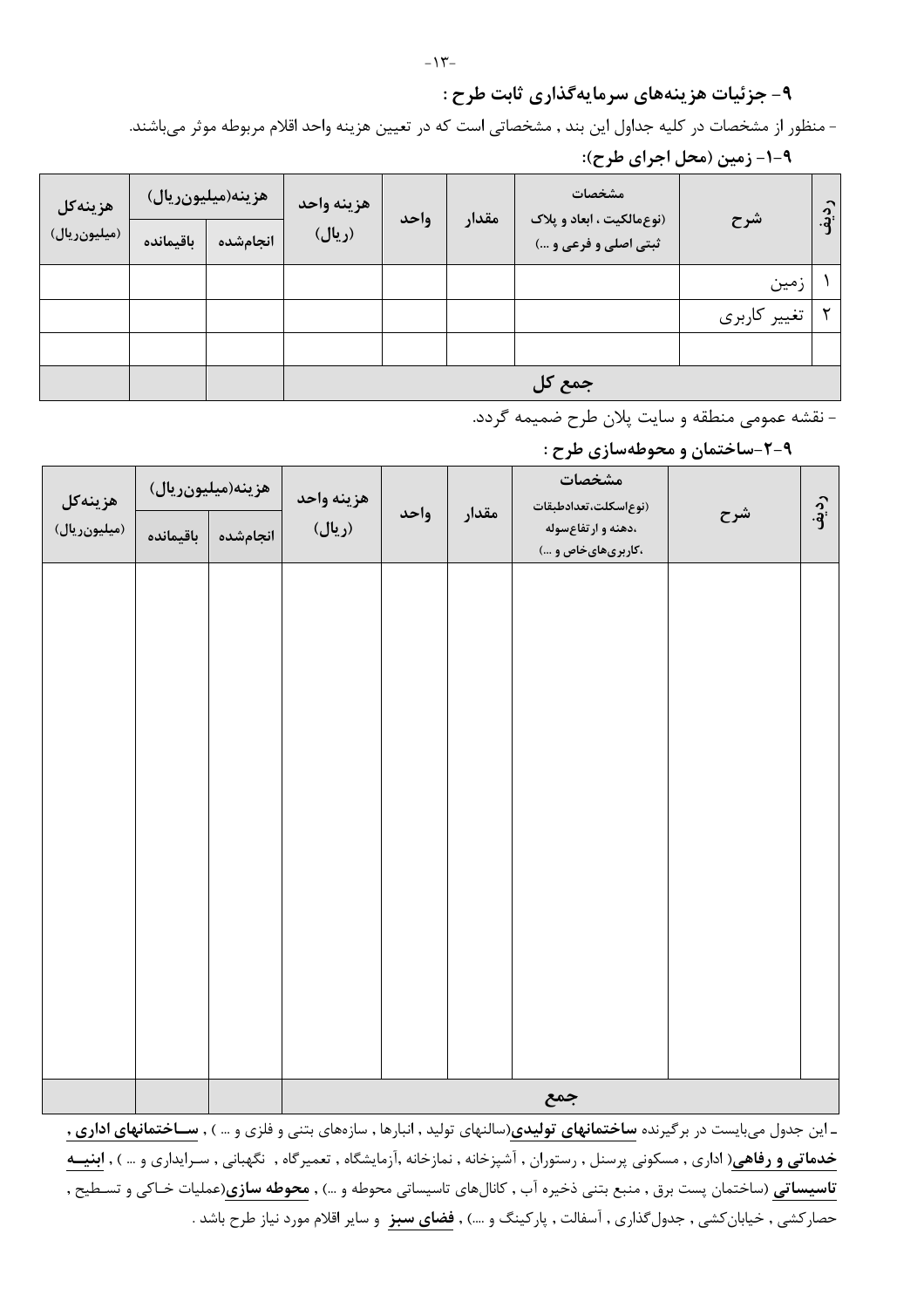| هزينهكل<br>(میلیونریال) | باقيمانده | هزينه(ميليونريال)<br>انجامشده | هزينه واحد<br>(ريال) | واحد | مقدار | مشخصات<br>(مدل ، ظرفیت،انرژیمصرفی ،<br>متعلقاتمربوطه و ) | شرح | رديف |  |  |
|-------------------------|-----------|-------------------------------|----------------------|------|-------|----------------------------------------------------------|-----|------|--|--|
|                         |           |                               |                      |      |       |                                                          |     |      |  |  |
|                         |           |                               |                      |      |       |                                                          |     |      |  |  |
|                         |           |                               |                      |      |       |                                                          |     |      |  |  |
|                         |           |                               |                      |      |       |                                                          |     |      |  |  |
|                         |           |                               |                      |      |       |                                                          |     |      |  |  |
|                         |           |                               |                      |      |       |                                                          |     |      |  |  |
|                         |           |                               |                      |      |       |                                                          |     |      |  |  |
|                         |           |                               |                      |      |       |                                                          |     |      |  |  |
|                         |           |                               | جمع                  |      |       |                                                          |     |      |  |  |

ـ این جدول میبایست در برگیرنده تاسیسات **برق رسانی**( حق انشعاب , خط انتقال , برق موقت , تجهیزات داخل پستها , ترانسفورماتورها , کابلها , تابلوها , سیمکشی و روشنائیها , دیزلژنراطور و متعلقات آن و …) , **آبرسانی** (حق انشعاب , خط انتقال آب , چاه آب و متعلقات آن , پمپها , لوله كشيها , سيستم تصفيه آب , مخازن فلزي ذخيره آب و … ) , گازرساني ( حق انشعاب , ايستگاه تقليـل فشـار و تجهيـزات مربوطه , لوله *ک*شیها و … ) **سوخترسانی** ( مخازن فلزی , لوله *ک*شـیهـا و … ) **سیســتم گرمــایش و ســرمایش** (هواسـاز , چیلـر , بـرج خنککننده , کولر , کانالکشیها , دیگ بخار و تجهیزات وابسته , بخاری و …. ) **سیستم تصفیه فاضلاب صـنعتی** (پمـپ هـا , تجهیـزات وابسته و … ) **سیستم مخابراتی** ( خطوط تلفن ثابت و همراه , کابل *ک*شیها و سیم *ک*شیها , پیجینگ و … ) سیستم **اعلان و اطفاء حریــق** ( پمپها , لولهکشیها , تجهیزات وابسته و …. ) و **سایر تاسیسات مورد لزرم** طرح ( باسکول , کمپرسورها , جرثقیلها و … ) باشد .

ميزان انشعاب برق موردنياز طرح و نحوه محاسبه و تأمين آن :

میزان انشعاب آب موردنیاز طرح و نحوه محاسبه و تأمین آن :

میزان انشعاب گاز و سوخت موردنیاز طرح و نحوه محاسبه و تأمین آن :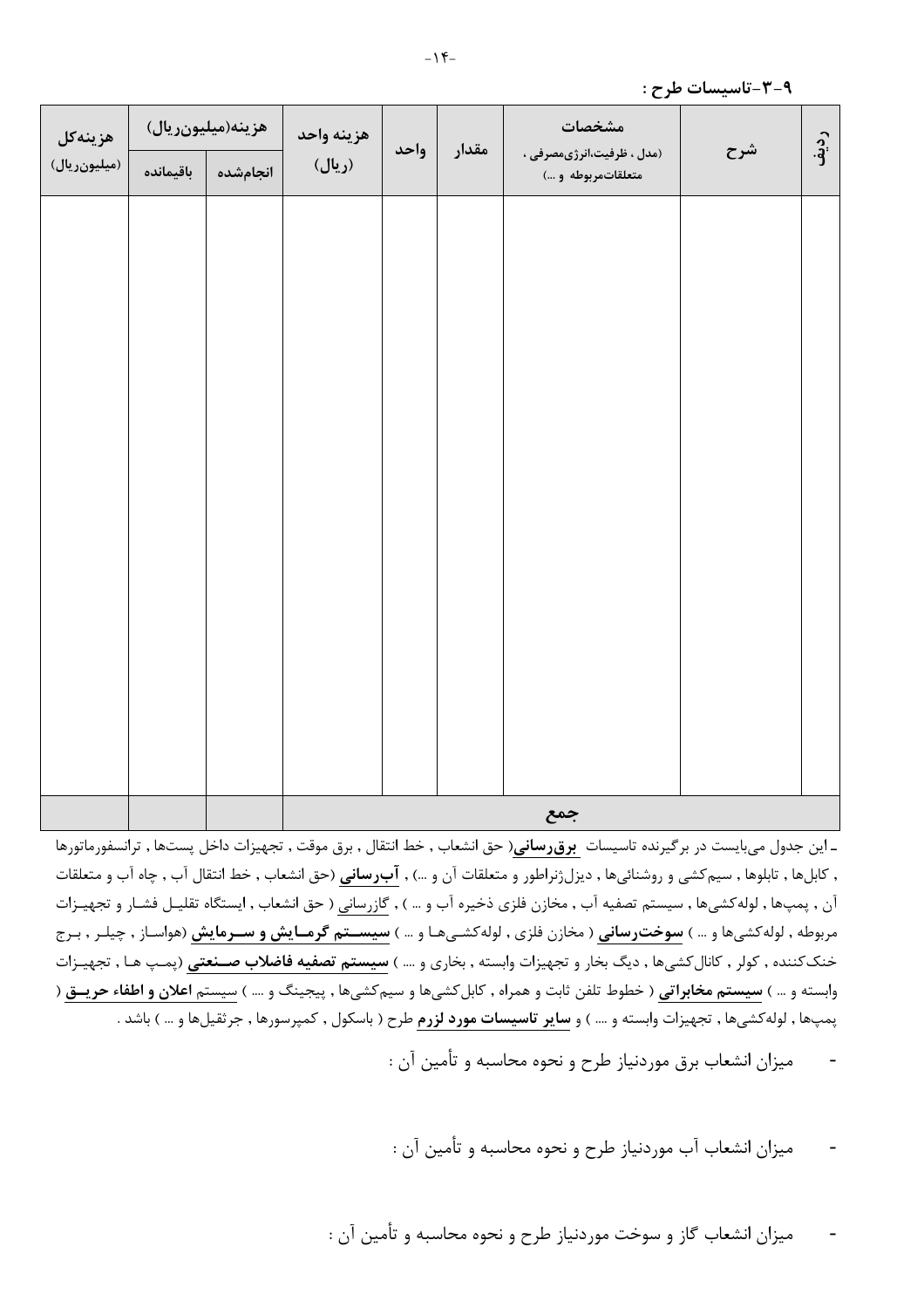| هزينهكل      |           | هزينه(ميليونريال) | هزينه واحد | واحد |  | مشخصات<br>نامماشين آلات<br>مقدار                     |            |      |  |  |
|--------------|-----------|-------------------|------------|------|--|------------------------------------------------------|------------|------|--|--|
| (میلیونریال) | باقيمانده | انجامشده          | (ريال)     |      |  | (مدل ، ظرفیت،انرژیمصرفی ،<br>وزن ، متعلقاتمربوطه و ) | ا تجهيزات* | رديف |  |  |
|              |           |                   |            |      |  |                                                      |            |      |  |  |
|              |           |                   |            |      |  |                                                      |            |      |  |  |
|              |           |                   |            |      |  |                                                      |            |      |  |  |
|              |           |                   |            |      |  |                                                      |            |      |  |  |
|              |           |                   |            |      |  |                                                      |            |      |  |  |
|              |           |                   |            |      |  |                                                      |            |      |  |  |
|              |           |                   |            |      |  |                                                      |            |      |  |  |
|              |           |                   |            |      |  |                                                      |            |      |  |  |
|              |           |                   |            |      |  |                                                      |            |      |  |  |
|              |           |                   |            |      |  |                                                      |            |      |  |  |
|              |           |                   |            |      |  |                                                      |            |      |  |  |
|              |           |                   |            |      |  |                                                      |            |      |  |  |
|              |           |                   |            |      |  |                                                      |            |      |  |  |
|              |           |                   |            |      |  |                                                      |            |      |  |  |
|              |           |                   |            |      |  |                                                      |            |      |  |  |
|              |           |                   |            |      |  |                                                      |            |      |  |  |
|              |           |                   |            |      |  |                                                      |            |      |  |  |
|              |           |                   |            |      |  |                                                      |            |      |  |  |
|              |           |                   |            |      |  |                                                      |            |      |  |  |
|              |           |                   |            | جمع  |  |                                                      |            |      |  |  |

#### ۹-۴-ماشین آلات و تجهیزات داخلی طرح :

\*برای هریک از اقلام فوق ضمن مقایسه قیمتها ، خدمات و … با شرکتهای مشابه دلایل توجیهی انتخاب خود را ضمیمه فرمایید. \* تصویر پیشفاکتور و یا قراردادهای معتبر با سازندگان ماشینآلات و تجهیزات داخلی ضمیمه گردد.

\* نشانی و شمارهتلفن واحدهایی که از ماشینآلات معرفی شده قبلاً تجهیز شده و یا از فروشنده و سازنده آنها خریدارینمودهاند منعکسگردد.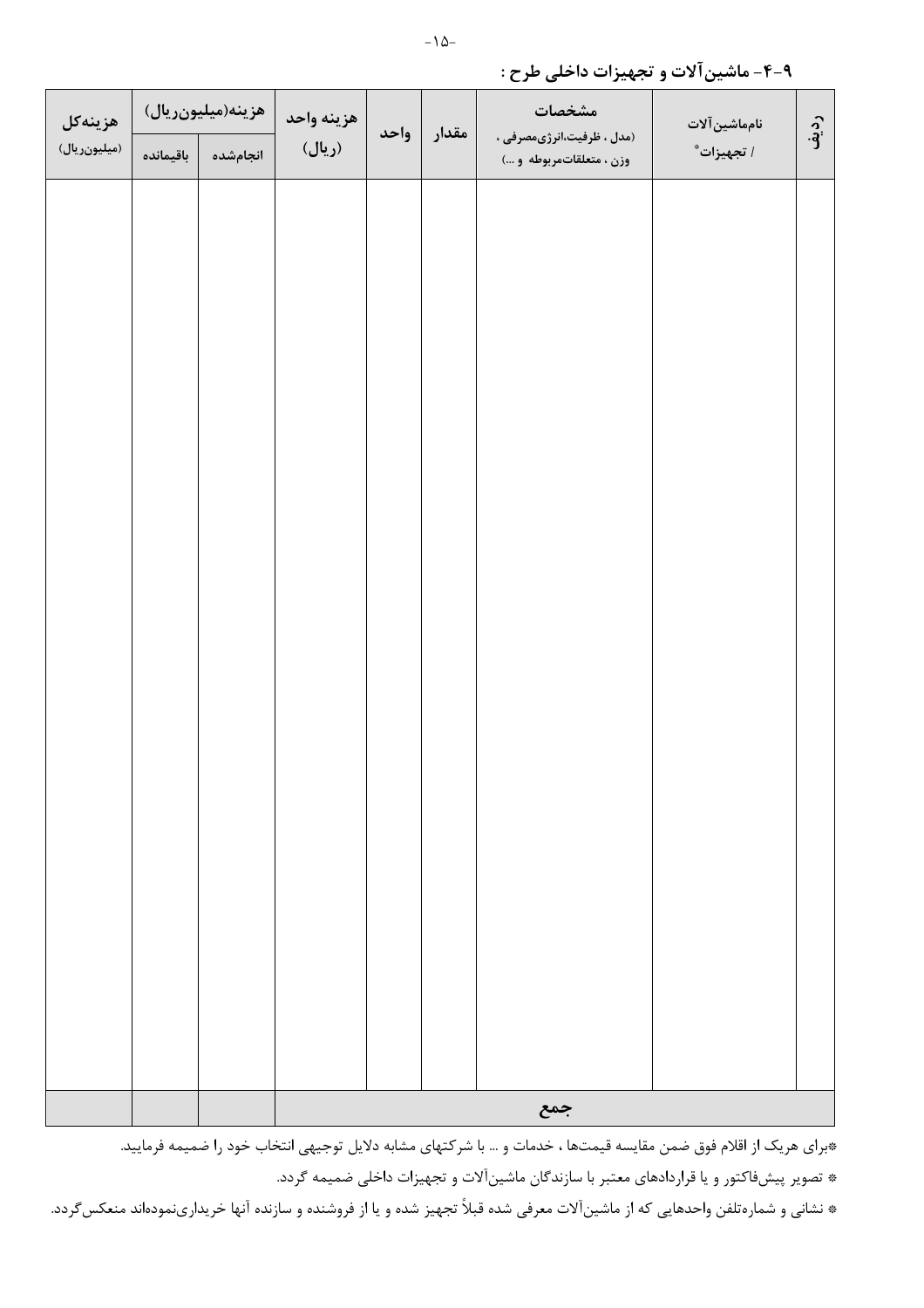|        | هزينه كل(ميليونريال) |          | هزينههاى<br>ریالی | هزينههاى | نوع | تعداد                                       | نوع و<br>شرايط | شرکت و<br>كشور | مشخصات<br>(مدل، ظرفیت،انرژیمصرفی | نامماشين آلات         | رديف |
|--------|----------------------|----------|-------------------|----------|-----|---------------------------------------------|----------------|----------------|----------------------------------|-----------------------|------|
| جمع کل | باقيمانده            | انجامشده | (م ــ ر)          | ارزی     | ارز |                                             | حمل            | سازنده         | ، وزن ، متعلقاتمربوطه و …)       | ا تجهيزات*            |      |
|        |                      |          |                   |          |     |                                             |                |                |                                  |                       |      |
|        |                      |          |                   |          |     |                                             |                |                |                                  |                       |      |
|        |                      |          |                   |          |     |                                             |                |                |                                  |                       |      |
|        |                      |          |                   |          |     |                                             |                |                |                                  |                       |      |
|        |                      |          |                   |          |     |                                             |                |                |                                  |                       |      |
|        |                      |          |                   |          |     |                                             |                |                |                                  |                       |      |
|        |                      |          |                   |          |     |                                             |                |                |                                  |                       |      |
|        |                      |          |                   |          |     |                                             |                |                |                                  |                       |      |
|        |                      |          |                   |          |     |                                             |                |                |                                  |                       |      |
|        |                      |          |                   |          |     |                                             |                |                |                                  |                       |      |
|        |                      |          |                   |          |     |                                             |                |                |                                  |                       |      |
|        |                      |          |                   |          |     |                                             |                |                |                                  |                       |      |
|        |                      |          |                   |          |     |                                             |                |                |                                  |                       |      |
|        |                      |          |                   |          |     |                                             |                |                |                                  |                       |      |
|        |                      |          |                   |          |     |                                             |                |                |                                  |                       |      |
|        |                      |          |                   |          |     |                                             |                |                |                                  |                       |      |
|        |                      |          |                   |          |     |                                             |                |                |                                  |                       |      |
|        |                      |          |                   |          |     |                                             |                |                |                                  |                       |      |
|        |                      |          |                   |          |     |                                             |                |                |                                  |                       |      |
|        |                      |          |                   |          |     |                                             |                |                |                                  |                       |      |
|        |                      |          |                   |          |     |                                             |                |                |                                  |                       |      |
|        |                      |          |                   |          |     |                                             |                |                |                                  |                       |      |
|        |                      |          |                   |          |     |                                             |                |                | جمع                              |                       |      |
|        |                      |          |                   |          |     |                                             |                |                |                                  | هزینه دانش فنی        |      |
|        |                      |          |                   |          |     |                                             |                |                |                                  | هزينه حمل و نقل خارجي |      |
|        |                      |          |                   |          |     | هزينه گشايش اعتبار                          |                |                |                                  |                       |      |
|        |                      |          |                   |          |     | هزينه بيمه                                  |                |                |                                  |                       |      |
|        |                      |          |                   |          |     | حقوق ورودى                                  |                |                |                                  |                       |      |
|        |                      |          |                   |          |     | هزينه حمل داخلي                             |                |                |                                  |                       |      |
|        |                      |          |                   |          |     | هزینه نصب ، آموزش پرسنل و راهاندا <u>زی</u> |                |                |                                  |                       |      |
|        |                      |          |                   |          |     |                                             |                |                | جمع کل                           |                       |      |

۹-۵- ماشینآلات و تجهیزات خارجی طرح :

\* تصویر پروفرمای معتبر سازندگان اصلی ماشینآلات و تجهیزات خارجی به انضمام آفرهای مقایسهای ضمیمه گردد.

\* برای هریک از اقلام فوق ضمن مقایسه قیمتها ، خدمات و … با شرکتهای مشابه دلایل توجیهی انتخاب خود را ضمیمه فرمایید.

\* نشانی و شمارهتلفن واحدهایی که از ماشینآلات معرفی شده قبلاً تجهیز شده و یا از فروشندهو سازنده آنها خریداری نمودهاند منعکس *گ*ردد.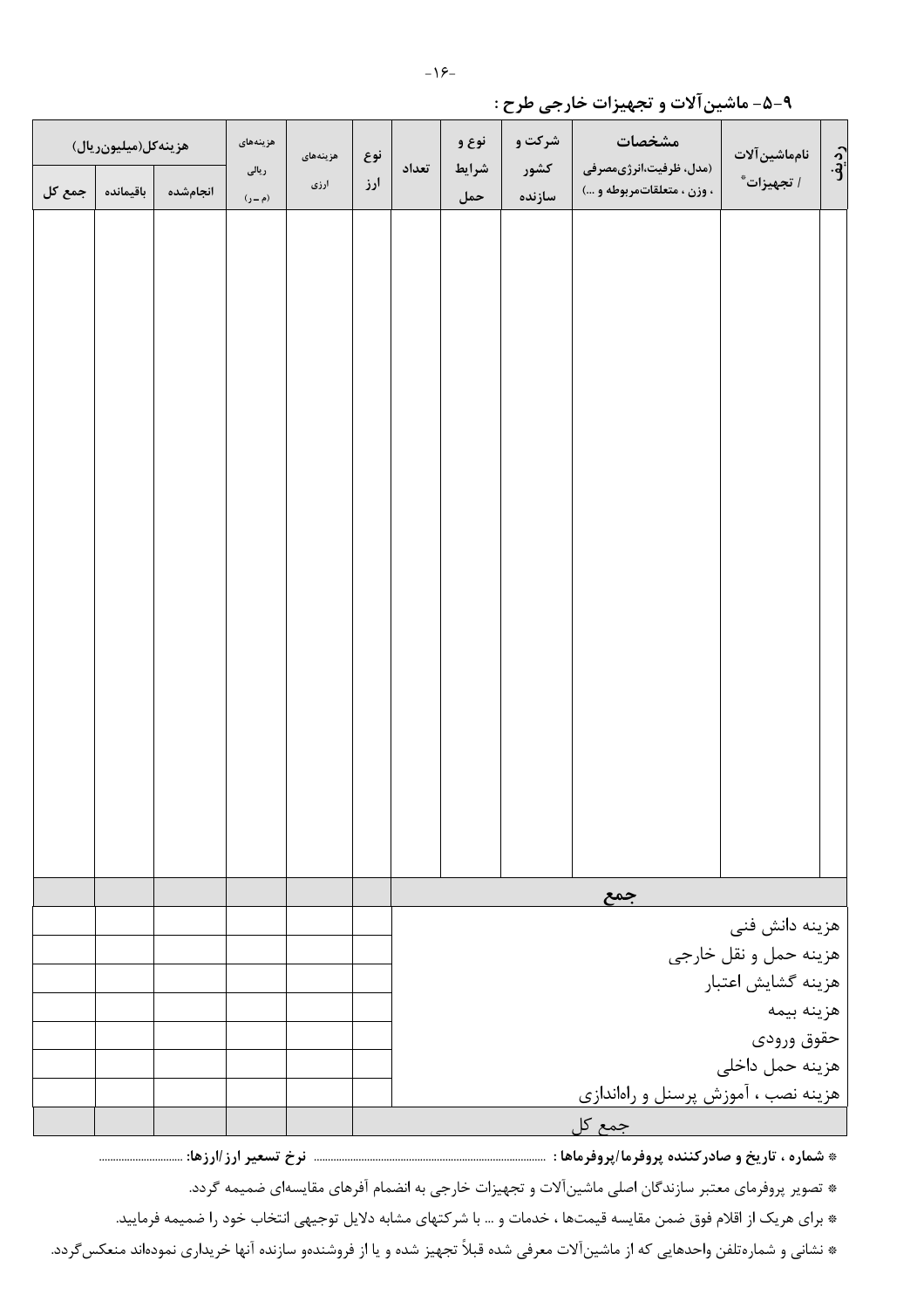| هزينهكل      | هزينه(ميليونريال) |          | هزينه واحد | تعداد    | منبع | محل و مورد مصرف |     |      |
|--------------|-------------------|----------|------------|----------|------|-----------------|-----|------|
| (میلیونریال) | باقيمانده         | انجامشده | (ريال)     | (دستگاه) | خريد |                 | شرح | رديف |
|              |                   |          |            |          |      |                 |     |      |
|              |                   |          |            |          |      |                 |     |      |
|              |                   |          |            |          |      |                 |     |      |
|              |                   |          |            |          |      |                 |     |      |
|              |                   |          |            |          |      |                 |     |      |
|              |                   |          |            |          |      |                 |     |      |
|              |                   |          |            |          |      |                 |     |      |
|              |                   |          |            |          |      |                 |     |      |
|              |                   |          |            |          |      |                 |     |      |
|              |                   |          |            |          |      |                 |     |      |
|              |                   |          |            |          |      | جمع             |     |      |

ـ این جدول میبایست در برگیرنده **وسائط نقلیه سواری و باری** اعم از ت**ولیدی , اداری و خدماتی** مورد نیاز طرح باشد .

#### ۹-۷- اثاثیه و ملزومات طرح :

| هزينهكل      |           | هزينه(ميليونريال) | هزينه واحد | تعداد |                 |     | رديف |  |  |  |
|--------------|-----------|-------------------|------------|-------|-----------------|-----|------|--|--|--|
| (میلیونریال) | باقيمانده | انجامشده          | (ريال)     |       | محل و مورد مصرف | شرح |      |  |  |  |
|              |           |                   |            |       |                 |     |      |  |  |  |
|              |           |                   |            |       |                 |     |      |  |  |  |
|              |           |                   |            |       |                 |     |      |  |  |  |
|              |           |                   |            |       |                 |     |      |  |  |  |
|              |           |                   |            |       |                 |     |      |  |  |  |
|              |           |                   |            |       |                 |     |      |  |  |  |
|              |           |                   |            |       |                 |     |      |  |  |  |
|              |           |                   |            |       |                 |     |      |  |  |  |
|              |           |                   | جمع        |       |                 |     |      |  |  |  |

ـ این جدول میبایست در برگیرنده <mark>مبلمان و تجهیزات اداری , لوازم آشپزخانه</mark> و <mark>سایر ملزومات</mark> مورد نیاز طرح باشد .

#### ۹-۶- وسائط نقليه طرح :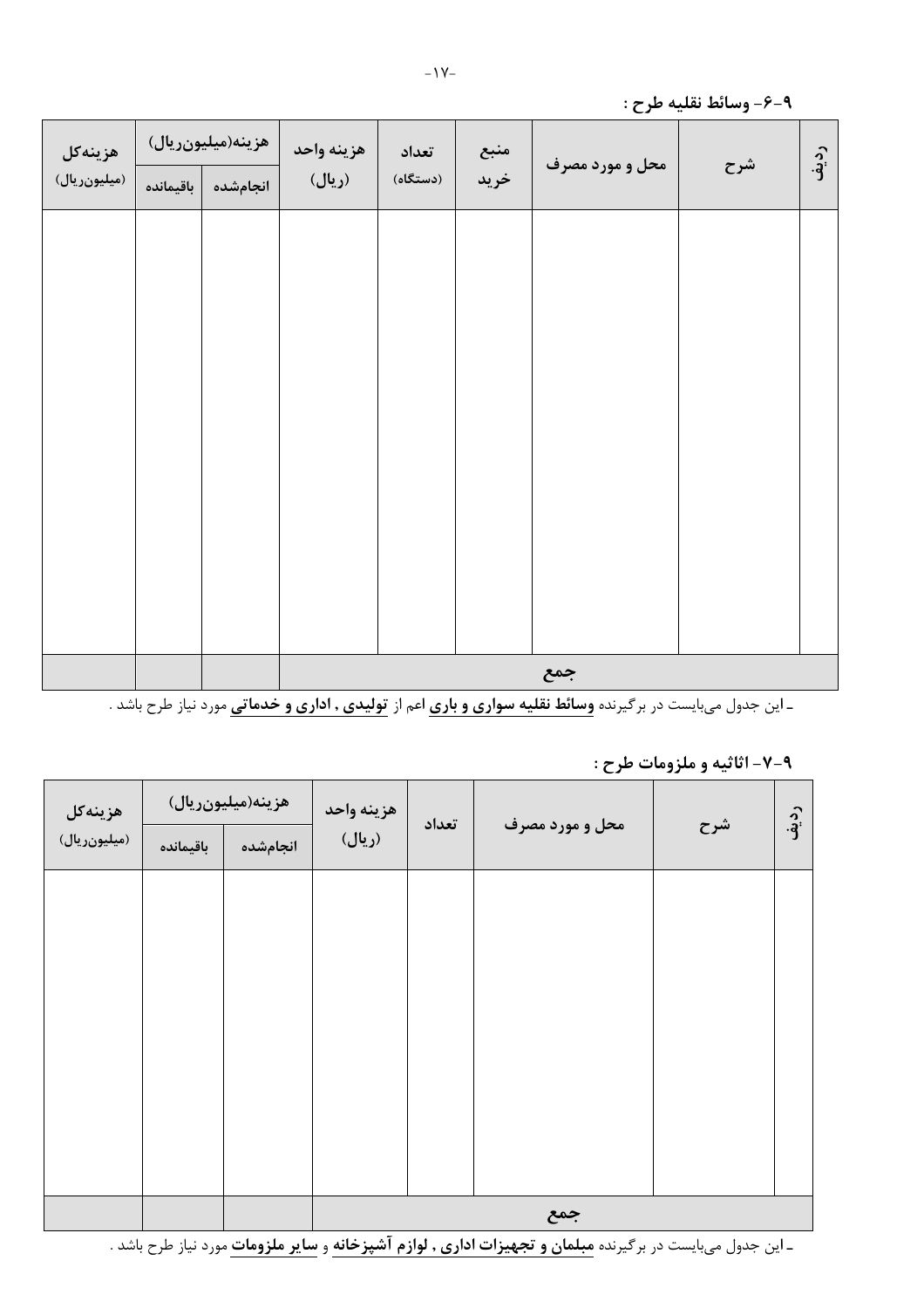|                              |                                           |             | هم ارز ریالی | هزينه كل ( ميليون ريال )       |  |
|------------------------------|-------------------------------------------|-------------|--------------|--------------------------------|--|
| $\widetilde{\mathfrak{g}}$ . | شرح                                       | هزينه ريالي | هزينه ارزى   | انجام شده   مورد نیاز   جمع کل |  |
| $\lambda$                    | هزينهمطالعاتاوليه و مقدماتي طرح           |             |              |                                |  |
| $\mathbf{\tilde{r}}$         | هزينه تأسيس شركت                          |             |              |                                |  |
| $\mathbf{\tilde{r}}$         | هزينه مسافرت و بازديد                     |             |              |                                |  |
| $\pmb{\mathsf{f}}$           | هزينه اخذ اعلاميهتأسيس و ساير مجوزها      |             |              |                                |  |
| $\Delta$                     | هزينه ثبت سرمايه                          |             |              |                                |  |
| $\epsilon$                   | هزينه اجاره ، بيمه ،                      |             |              |                                |  |
| $\sf V$                      | هزينه مشاوره                              |             |              |                                |  |
| $\pmb{\lambda}$              | هزينه تنظيم قرارداد رهن وثائق             |             |              |                                |  |
| $\mathbf{\mathsf{q}}$        | هزینهکارشناسی بانک                        |             |              |                                |  |
| $\mathcal{N}$                | هزينهحقوق ودستمزددردورهاجرا               |             |              |                                |  |
| $\setminus$                  | هزينه كادرآموزشي وأموزش نيروىانساني       |             |              |                                |  |
| $\mathcal{N}$                | هزينهسودتسهيلاتبانكى دردورهاجرا           |             |              |                                |  |
| $\mathcal{N}$                | هزينهراهاندازىآزمايشىباكسردرآمدحاصله      |             |              |                                |  |
| 1f                           | هزينه ثبت قراردادها                       |             |              |                                |  |
| $\Delta$                     | هزینه داراییهای مورد استفاده در زمان اجرا |             |              |                                |  |
|                              |                                           |             |              |                                |  |
|                              |                                           |             |              |                                |  |
|                              |                                           |             |              |                                |  |
|                              |                                           |             |              |                                |  |
|                              |                                           |             |              |                                |  |
|                              |                                           |             |              |                                |  |
|                              | حمع                                       |             |              |                                |  |

۹ ــ ۸ ــ هزينه های قبل از بهره برداری :

۹ ــ ۹\_ هزينه هاي متفرقه و پيش بيني نشده :

| مبلغ (م ـ ر) | درصد درنظر گرفته شده از کل هزینه ریالی ثابت طرح ٌ |
|--------------|---------------------------------------------------|
|              |                                                   |
|              |                                                   |
|              | * چگونگی پیش بینی درصد در نظر گرفته شده بیان شود. |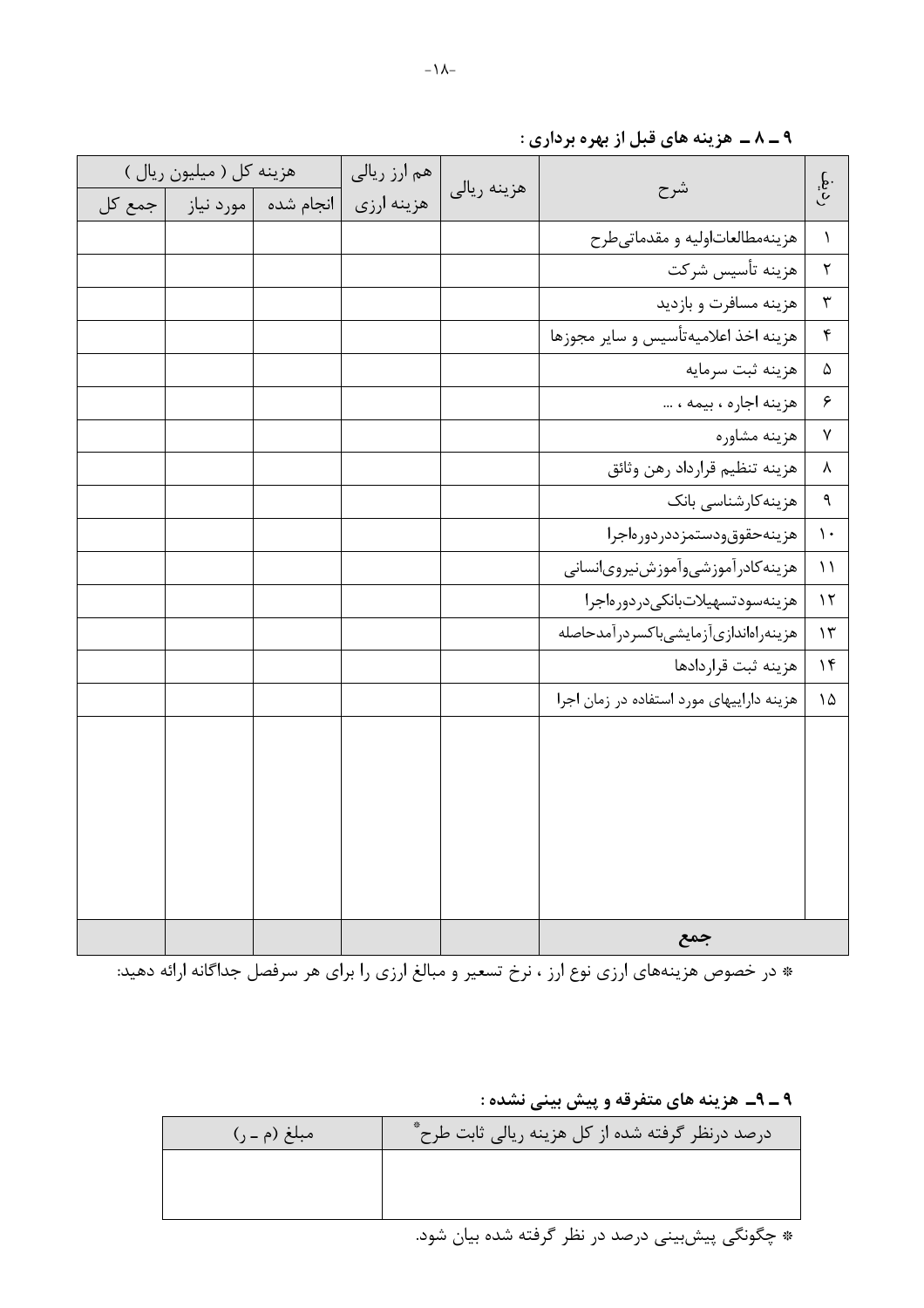۱۰- جزئیات هزینههای تولید در ظرفیت اسمی :

#### ۱۰ ــ ۱ ــ مواد اوليه , بستهبندي و لوازم يدكي مصرفي :

مواد اولیه موردنیاز طرح شامل موادخام ، نیمساخته و ساختهشده ، مواد کمکی ، بستهبندی ,لوازم یدکی مصرفی و … میباشد

| مصرف در ظرفیت اسمی              |      |              |              | مصرفدرواحدكالا | منبع تأمين         |            | نام مواد اوليه , بستهبندي |
|---------------------------------|------|--------------|--------------|----------------|--------------------|------------|---------------------------|
| قيمتواحد(ريال)   قيمت كل(م ـ ر) | واحد | مقدار        | درصد         | مقدار          | (داخلی /<br>خارجي) | مشخصات فنى | و لوازم یدکی مصرفی        |
|                                 |      |              | واحد محصول : |                | ظرفيت اسمى :       |            | محصول ۱ :                 |
|                                 |      |              |              |                |                    |            |                           |
|                                 |      |              |              |                |                    |            |                           |
|                                 |      |              |              |                |                    |            |                           |
|                                 |      |              |              |                |                    |            |                           |
|                                 |      |              |              |                |                    |            |                           |
|                                 |      |              |              |                |                    |            |                           |
|                                 |      |              |              |                |                    |            |                           |
|                                 |      |              |              |                |                    |            |                           |
|                                 |      |              |              |                |                    |            |                           |
|                                 |      |              |              |                |                    |            |                           |
|                                 |      |              |              |                |                    |            |                           |
|                                 |      |              |              |                |                    |            |                           |
|                                 |      |              |              |                |                    |            |                           |
|                                 |      |              |              |                | جمع                |            |                           |
|                                 |      | واحد محصول : |              |                | ظرفيت اسمى :       |            | محصول ۲ :                 |
|                                 |      |              |              |                |                    |            |                           |
|                                 |      |              |              |                |                    |            |                           |
|                                 |      |              |              |                |                    |            |                           |
|                                 |      |              |              |                |                    |            |                           |
|                                 |      |              |              |                |                    |            |                           |
|                                 |      |              |              |                |                    |            |                           |
|                                 |      |              |              |                |                    |            |                           |
|                                 |      |              |              |                |                    |            |                           |
|                                 |      |              |              |                |                    |            |                           |
|                                 |      |              |              |                |                    |            |                           |
|                                 |      |              |              |                | جمع                |            |                           |
|                                 |      |              |              |                |                    | جمع کل     |                           |

ـ استعلامقيمت يا پروفرمايمعتبر از توليدكنندگان يا فروشندگانمواد اوليه حاوي قيمتو مشخصاتمواد اوليه مورد نيازطرح ضميمه گردد. ـ در صورت تعدد محصولات طرح جدول فوق براي كليه محصولات تنظيم و ضميمه گردد .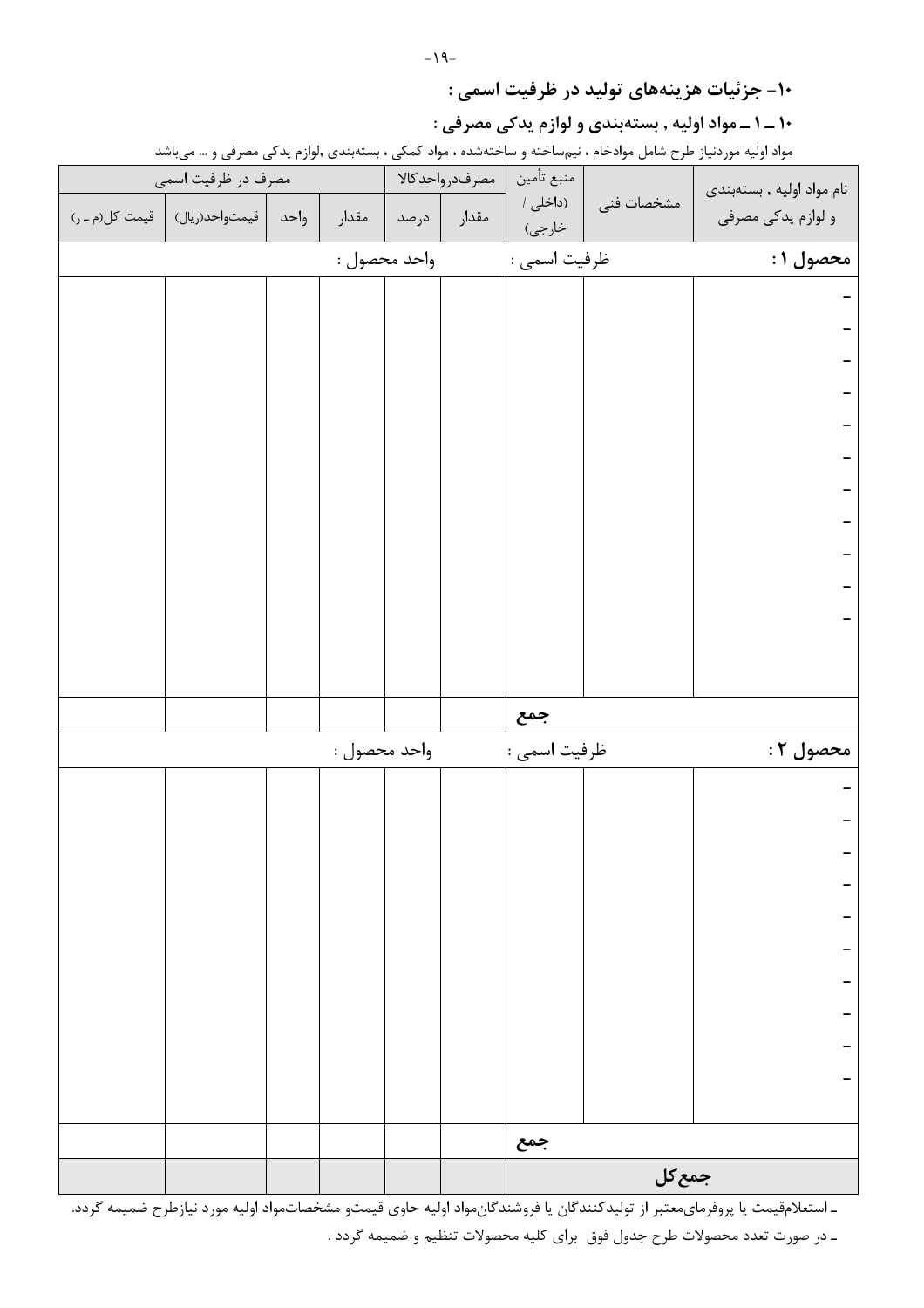| -۱+-۲- هزینه حقوق و دستمزد پرسنل طرح: |
|---------------------------------------|
|                                       |

| حقوق سالانه كل                    | حقوق ماهانه هر نفر                 |                                  |                                                                                                                   |  |  |  |  |
|-----------------------------------|------------------------------------|----------------------------------|-------------------------------------------------------------------------------------------------------------------|--|--|--|--|
| (میلیون ریال)                     | (ريال)                             | تعداد                            | شرح                                                                                                               |  |  |  |  |
|                                   |                                    |                                  | اداری:                                                                                                            |  |  |  |  |
|                                   |                                    |                                  | ( مدیرعامل ، مدیران ادارای،مالی،بازرگانی،فروش و … ، مسئولین بخشها ، کارمندان ، راننده , نگهبان ، خدمات و …. )     |  |  |  |  |
|                                   |                                    |                                  |                                                                                                                   |  |  |  |  |
|                                   |                                    |                                  |                                                                                                                   |  |  |  |  |
|                                   |                                    |                                  |                                                                                                                   |  |  |  |  |
|                                   |                                    |                                  |                                                                                                                   |  |  |  |  |
|                                   |                                    |                                  |                                                                                                                   |  |  |  |  |
|                                   |                                    |                                  |                                                                                                                   |  |  |  |  |
|                                   |                                    |                                  |                                                                                                                   |  |  |  |  |
|                                   |                                    |                                  |                                                                                                                   |  |  |  |  |
|                                   |                                    |                                  |                                                                                                                   |  |  |  |  |
|                                   |                                    |                                  |                                                                                                                   |  |  |  |  |
|                                   |                                    |                                  | جمع حقوق پرسنل اداری                                                                                              |  |  |  |  |
| سایر مزایا معادل درصد از کل حقوق: |                                    |                                  |                                                                                                                   |  |  |  |  |
|                                   |                                    |                                  |                                                                                                                   |  |  |  |  |
|                                   |                                    | جمع کل حقوق و مزایا پرسنل اداری  |                                                                                                                   |  |  |  |  |
|                                   |                                    |                                  | توليدي:                                                                                                           |  |  |  |  |
|                                   |                                    |                                  | (مدبر کارخانه ، مدیر تولید ، مهندس , تکنسین , سرکارگر ، کارگر ماهر ، کارگر نیمه ماهر ، کارگر ساده ، اپراتور و ….) |  |  |  |  |
|                                   |                                    |                                  |                                                                                                                   |  |  |  |  |
|                                   |                                    |                                  |                                                                                                                   |  |  |  |  |
|                                   |                                    |                                  |                                                                                                                   |  |  |  |  |
|                                   |                                    |                                  |                                                                                                                   |  |  |  |  |
|                                   |                                    |                                  |                                                                                                                   |  |  |  |  |
|                                   |                                    |                                  |                                                                                                                   |  |  |  |  |
|                                   |                                    |                                  |                                                                                                                   |  |  |  |  |
|                                   |                                    |                                  |                                                                                                                   |  |  |  |  |
|                                   |                                    |                                  |                                                                                                                   |  |  |  |  |
|                                   |                                    |                                  |                                                                                                                   |  |  |  |  |
|                                   |                                    |                                  | جمع حقوق پرسنل توليدي                                                                                             |  |  |  |  |
|                                   | سایر مزایا معادل  درصد از کل حقوق: | جمع کل حقوق و مزایا پرسنل تولیدی |                                                                                                                   |  |  |  |  |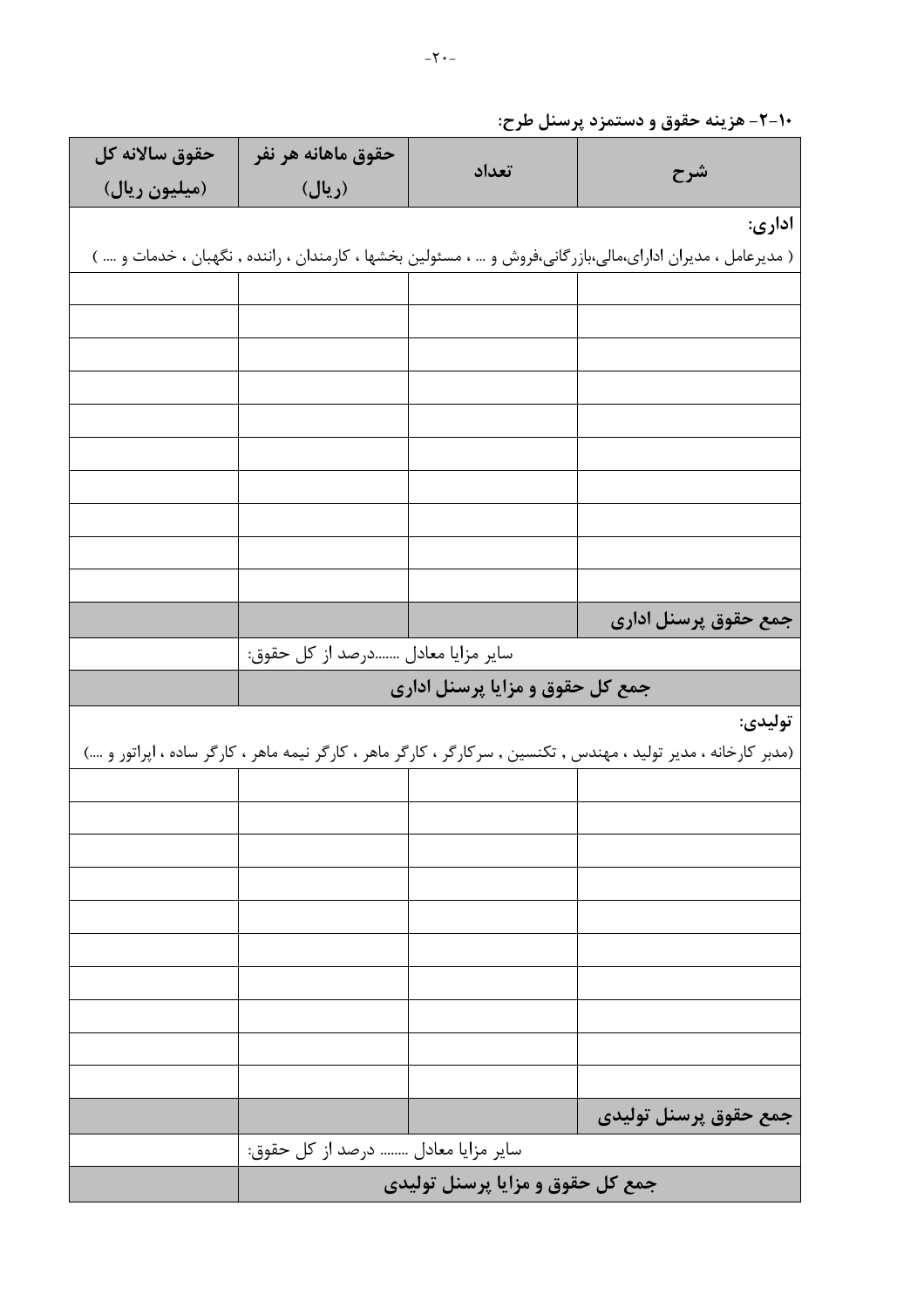| هزينه كل<br>(میلیون ریال) | هزينه واحد<br>(ريال) | واحد         | مقدار مصرف<br>سالانه | شرح        |
|---------------------------|----------------------|--------------|----------------------|------------|
|                           |                      | مترمكعب      |                      | آب         |
|                           |                      | كيلووات ساعت |                      | برق مصرفى  |
|                           |                      | كيلو وات     |                      | ديماند برق |
|                           |                      | مترمكعب      |                      | گاز        |
|                           |                      | ليتر         |                      | بنزين      |
|                           |                      | ليتر         |                      | گازوئيل    |
|                           |                      |              |                      |            |
|                           |                      |              |                      |            |
|                           |                      |              |                      |            |
|                           |                      |              | جمع                  |            |

**محاسبات**: ( با در نظر گرفتن تعداد روزها و شیفتهای کاری و ساعات کاری هر شیفت ) آب

برق مصرفی

ديماند برق

گاز

بنزين

گازوئيل

توضيحات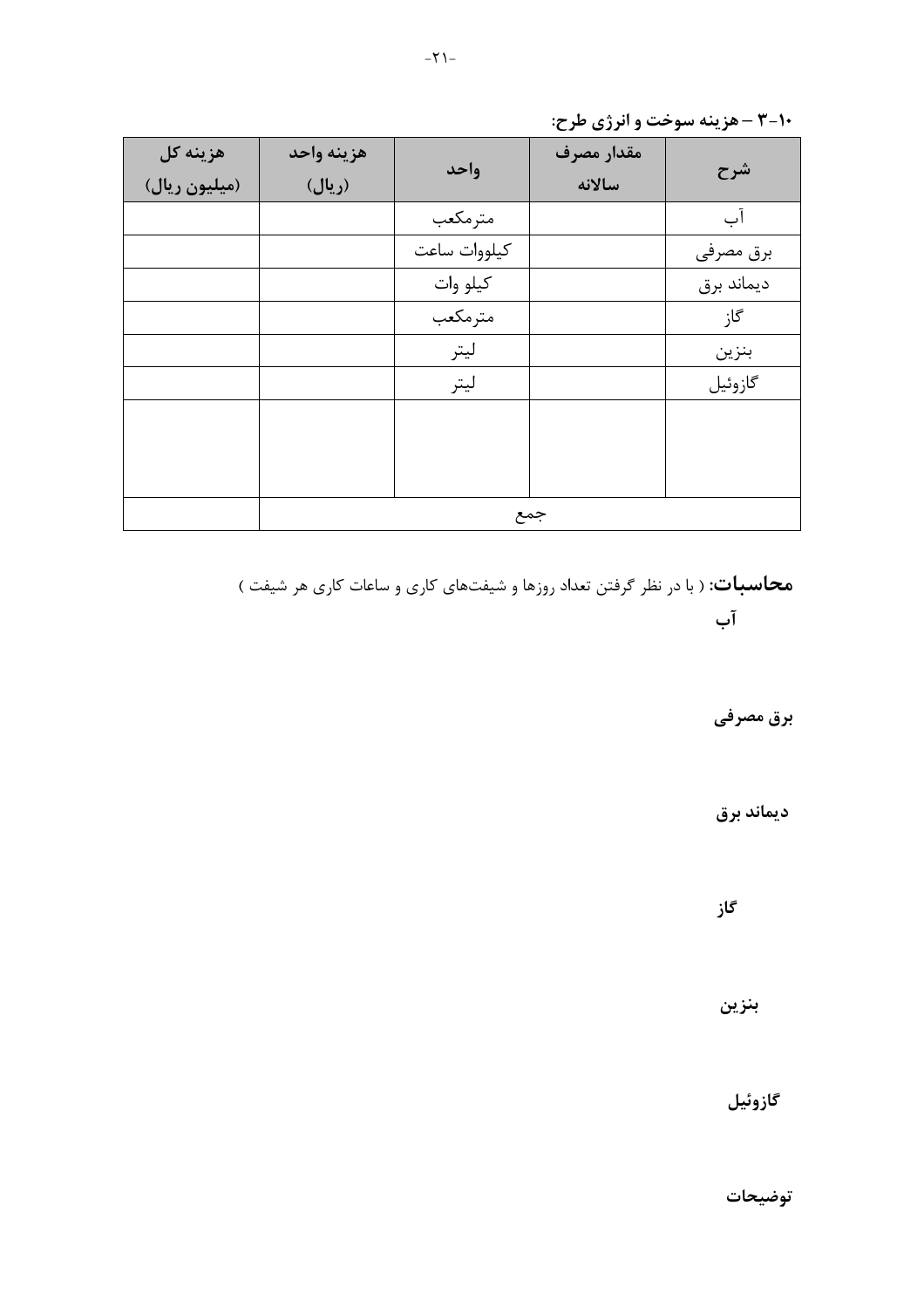۰۱-۴- هزینه نگهداری و تعمیرات- هزینه استهلاک طرح :

ارقام به میلیون ریال

|                      |             | هزينه نگهداري |      | هزينه استهلاك |      |  |
|----------------------|-------------|---------------|------|---------------|------|--|
| شرح                  | ارزش دارایی | درصد          | مبلغ | درصد          | مبلغ |  |
| ساختمان و محوطهسازی  |             |               |      |               |      |  |
| ماشين آلات و تجهيزات |             |               |      |               |      |  |
| تأسيسات              |             |               |      |               |      |  |
| وسائط نقليه          |             |               |      |               |      |  |
| اثاثيه و ملزومات     |             |               |      |               |      |  |
| جمع                  |             |               |      |               |      |  |

- مبنای محاسبه درصد هزینه نگهداری و هزینه استهلاک اعلام و مستندات مربوطه ارائه گردد:

١٠ ــ ۵ــ ساير هزينه ها :

| مبلغ (ميليون ريال) | شرح                                                 | ر دیف |
|--------------------|-----------------------------------------------------|-------|
|                    | هزينه تبليغات وفروش و ملزومات ادارى                 |       |
|                    | هزینه لوازم کار و حفاظتی و بیمه کارخانه             |       |
|                    | متوسط هزينه كارمزد و سود سهم بانک از تسهيلات اعطايي |       |
|                    | هزينه مربوط به حق الامتياز                          | ۴     |
|                    |                                                     | ۵     |
|                    |                                                     |       |
|                    |                                                     |       |
|                    |                                                     |       |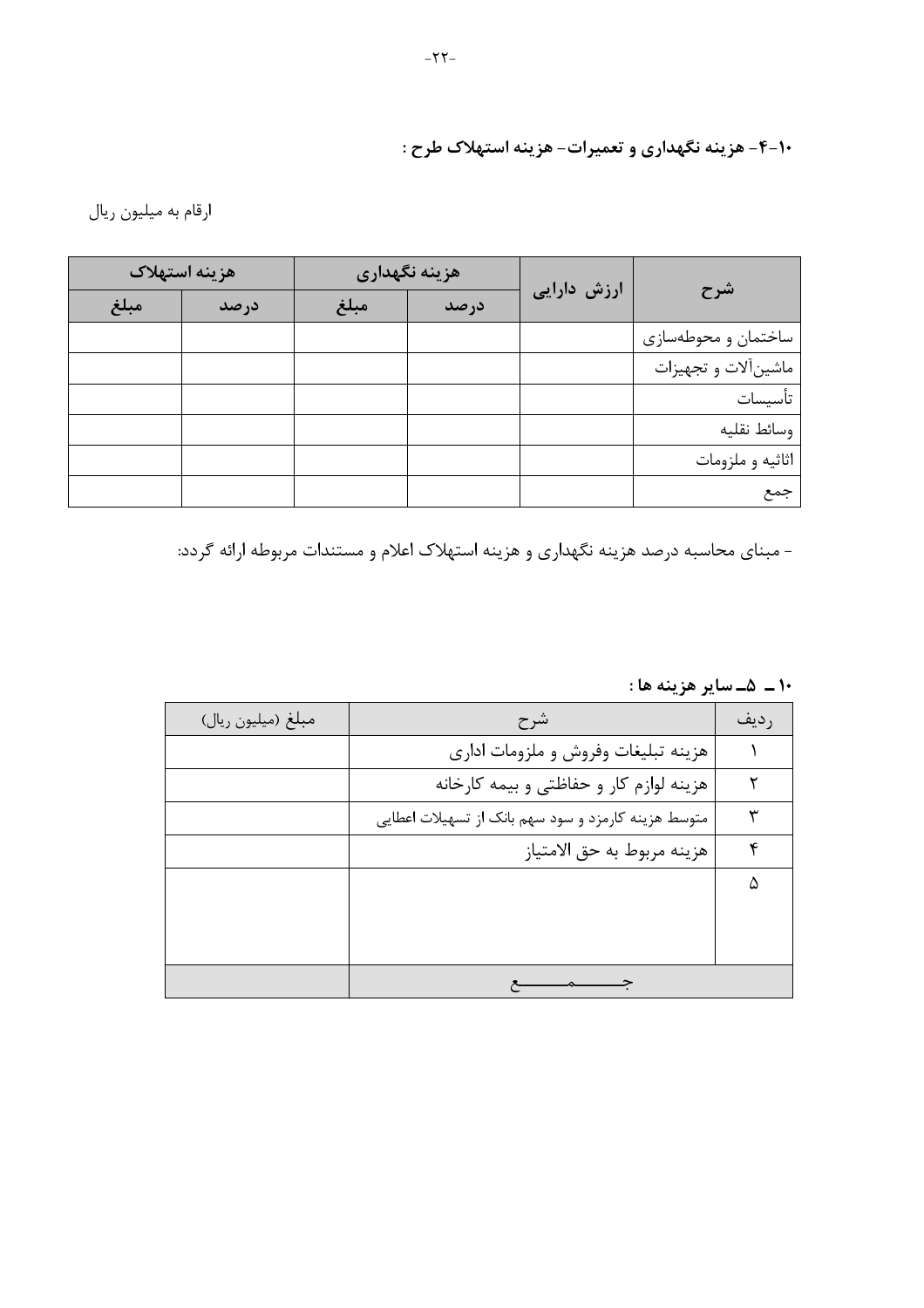| درصد | مبلغ | شرح هزينهها                     | رديف |
|------|------|---------------------------------|------|
|      |      | مواد اولیه و کمکی داخلی و خارجی |      |
|      |      | لوازم يدكى مصرفى                |      |
|      |      | حقوق و مزایای پرسنلی            |      |
|      |      | سوخت و انرژی                    | ۴    |
|      |      | تعمیرات و نگهداری               | ۵    |
|      |      | استهلاک                         | ۶    |
|      |      | ساير هزينهها                    | ٧    |
|      |      |                                 |      |
|      |      |                                 |      |

۱۱- خلاصه هزینههای تولید در ظرفیت اسمی :

١٢ـ جدول پيش بيني ظرفيت توليد :

ظرفیت تولید هر یک از محصولات طرح را در ۵ سال نخست تولید بطور جداگانه پیش بینی نمائید.

|          |          | $\cdot$ . | --     |        | $\sim$ $\sim$ $\sim$ | $\overline{\phantom{a}}$ | $\overline{\phantom{a}}$<br>- |      |
|----------|----------|-----------|--------|--------|----------------------|--------------------------|-------------------------------|------|
| سال پنجم | سالچهارم | سالسوم    | سالدوم | سالاول | ظرفيت اسمى           | واحد                     | نام محصول                     | رديف |
|          |          |           |        |        |                      |                          |                               |      |
|          |          |           |        |        |                      |                          |                               |      |
|          |          |           |        |        |                      |                          |                               |      |
|          |          |           |        |        |                      |                          |                               |      |
|          |          |           |        |        |                      |                          |                               |      |
|          |          |           |        |        |                      |                          |                               |      |
|          |          |           |        |        |                      |                          |                               |      |
|          |          |           |        |        |                      |                          |                               |      |
|          |          |           |        |        |                      |                          |                               |      |
|          |          |           |        |        |                      |                          |                               |      |
|          |          |           |        |        |                      |                          |                               |      |
|          |          |           |        |        |                      |                          |                               |      |

ـ مبنای پیشبینیهای فوق را شرح دهید.

(ارقام به میلیونریال)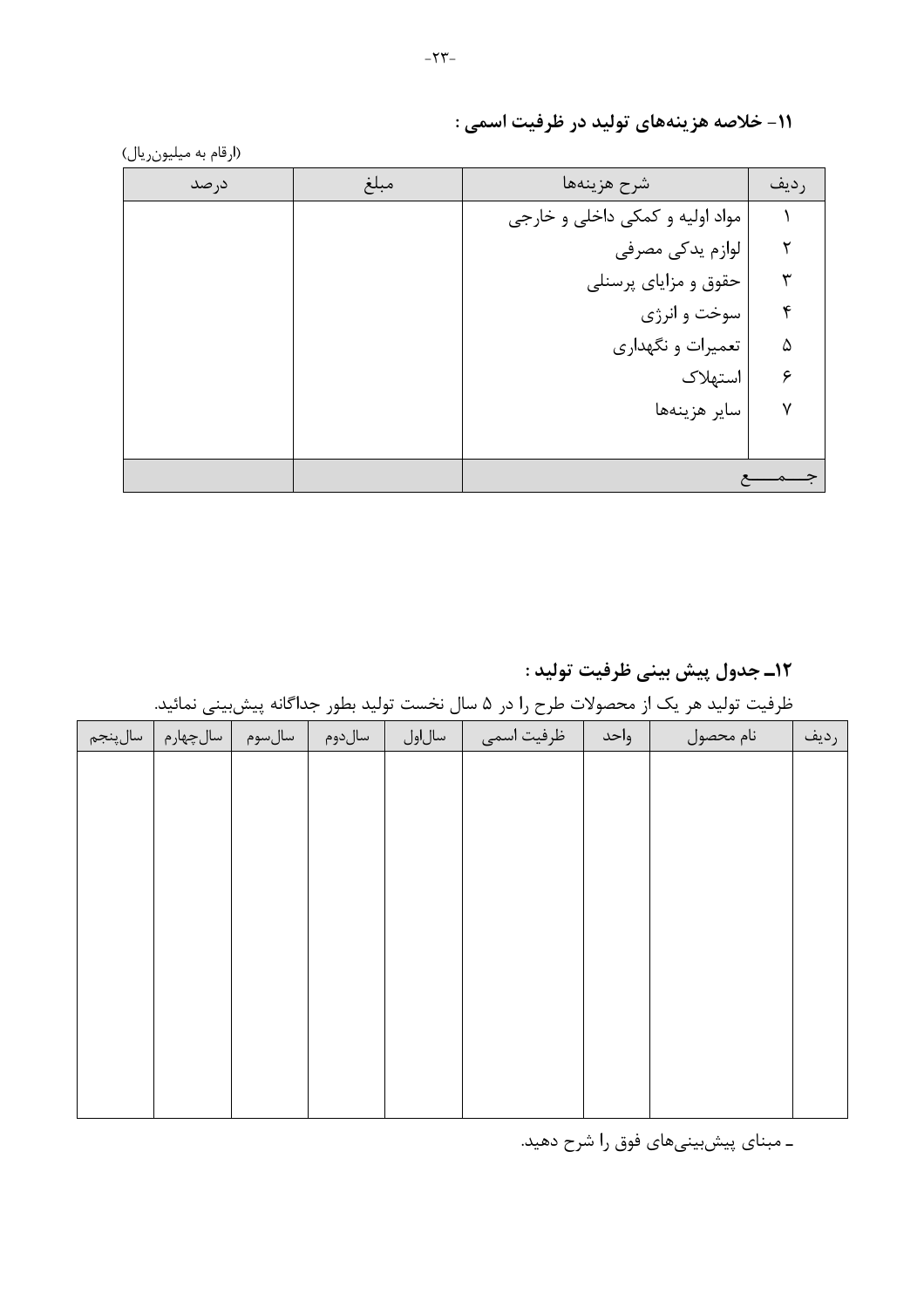### ۱۳ ـ پیش بینی سرمایه درگردش مورد نیاز طرح:

|                  | مبلغ به میلیون ریال |           |                                          | $\int\limits_{\mathcal{C}}$ |  |
|------------------|---------------------|-----------|------------------------------------------|-----------------------------|--|
| در سال راهاندازی | به ازای ظرفیت اسمی  | مدت (روز) | شرح                                      |                             |  |
|                  |                     |           | موجودي مواداوليه، كمكي وبستهبندي (خارجي) |                             |  |
|                  |                     |           | موجودىمواداوليه، كمكى وبستهبندى(داخلى)   | ٢                           |  |
|                  |                     |           | لوازم يدكى                               | ٣                           |  |
|                  |                     |           | حقوق ودستمز دتوليدى                      | $\mathbf f$                 |  |
|                  |                     |           | سوخت و انرژى                             | ۵                           |  |
|                  |                     |           | تعمیر و نگهداری                          | ۶                           |  |
|                  |                     |           | موجودي كالايدرجريان و ساخته شده          | $\mathsf{V}$                |  |
|                  |                     |           | مطالبات تجارى                            | $\lambda$                   |  |
|                  |                     |           | ساير اقلام                               | ٩                           |  |
| $\mathcal{L}$    |                     |           | جمع                                      |                             |  |

\* مبلغ مندرج در این قسمت در ردیف سرمایهدر گردش جدول بند ۱۴ نیز درج خواهد شد.

ـ درصد استفاده از ظرفیت اسمی طرح در سال اول بهرهبرداری از آن: ............... درصد.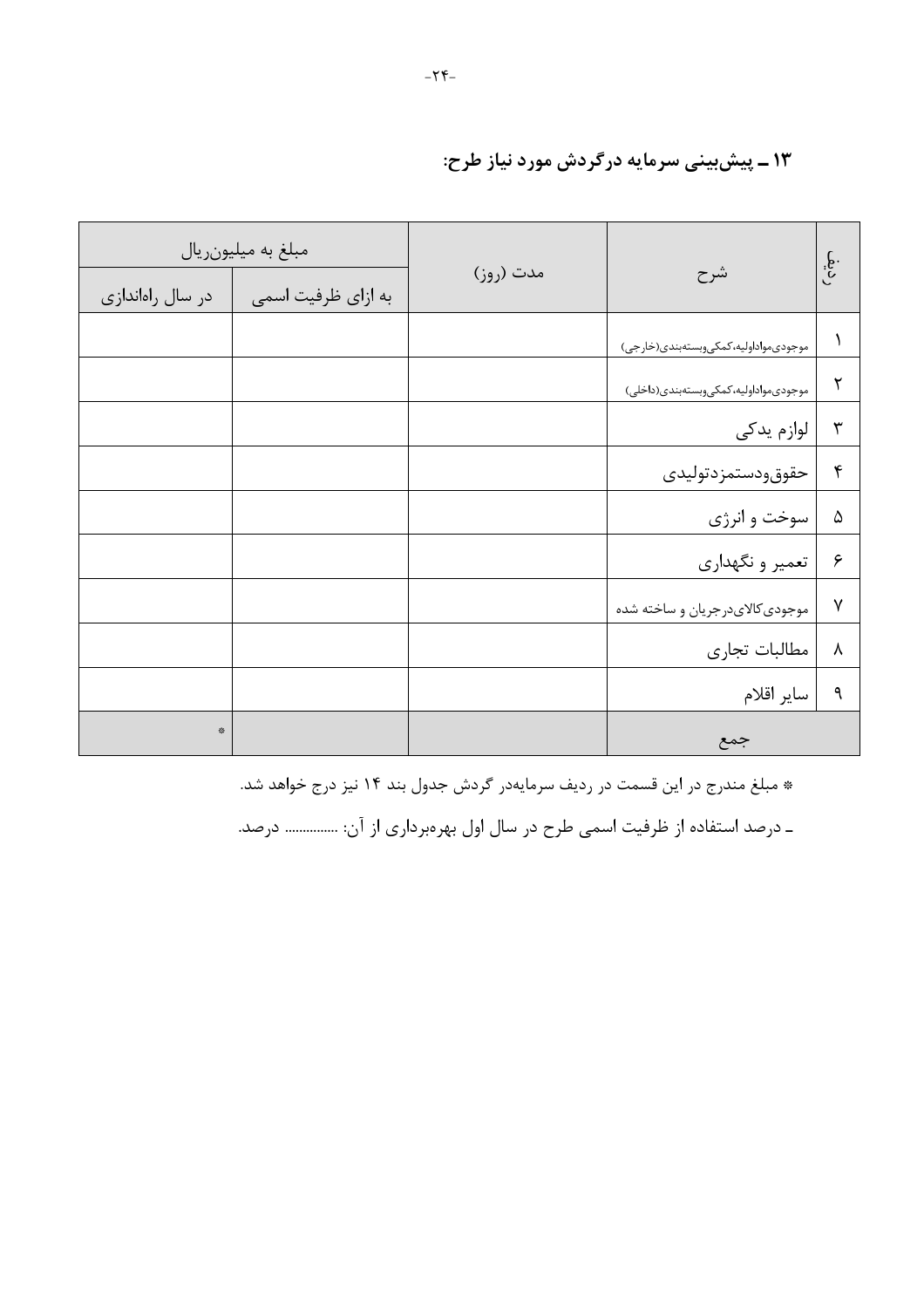## ۱۴- خلاصه هزینههای سرمایهگذاری طرح :

(مجموع هزینههای هر یک از جداول بند ۹ به تفکیک انجام شده و مورد نیاز به این جدول منتقل میگردد)

|                                             |       |          |              |      |                           |      |     |        | - 200 m  |
|---------------------------------------------|-------|----------|--------------|------|---------------------------|------|-----|--------|----------|
|                                             |       |          |              |      |                           |      |     |        |          |
|                                             | انجام |          | هم ارز ریالی |      | جمع هزینههای ارزی و ریالی |      |     | جمع کل |          |
| شرح                                         | شده   | هزينههاى | هزينههاى     | سهم  | سهم بانک                  |      |     |        | درصد     |
|                                             |       | ریالی    | ارزی         | شركت | مبلغ                      | درصد | جمع | مبلغ   | سهم بانک |
| زمین (محل اجرای طرح)                        |       |          |              |      |                           |      |     |        |          |
| ساختمان و محوطه سازي                        |       |          |              |      |                           |      |     |        |          |
| تأسيسات                                     |       |          |              |      |                           |      |     |        |          |
| ماشینآلات و تجهیزات داخلی                   |       |          |              |      |                           |      |     |        |          |
| ماشین آلات و تجهیزات خارجی                  |       |          |              |      |                           |      |     |        |          |
| وسايط نقليه                                 |       |          |              |      |                           |      |     |        |          |
| اثاثيه و ملزومات                            |       |          |              |      |                           |      |     |        |          |
|                                             |       |          |              |      |                           |      |     |        |          |
| متفرقه و پیشبینی نشده                       |       |          |              |      |                           |      |     |        |          |
| قبل از بهرهبرداری                           |       |          |              |      |                           |      |     |        |          |
| جمع سرمایهگذاری ثابت                        |       |          |              |      |                           |      |     |        |          |
| سرمایه در گردش*<br>جمـــع کـــل سرمایهگذاری |       |          |              |      |                           |      |     |        |          |
|                                             |       |          |              |      |                           |      |     |        |          |

ارقام به میلیون ریال

\* مبلغ سرمایه در گردش میبایست با مبلغ مندرج در جدول بند ۱۳ مطابقت داشته باشد.

- مبالغ ارزی مورد نیاز طرح به تفکیک هر بخش:

 $-1$ 

 $-\mathbf{Y}$ 

 $-\mathbf{\tilde{r}}$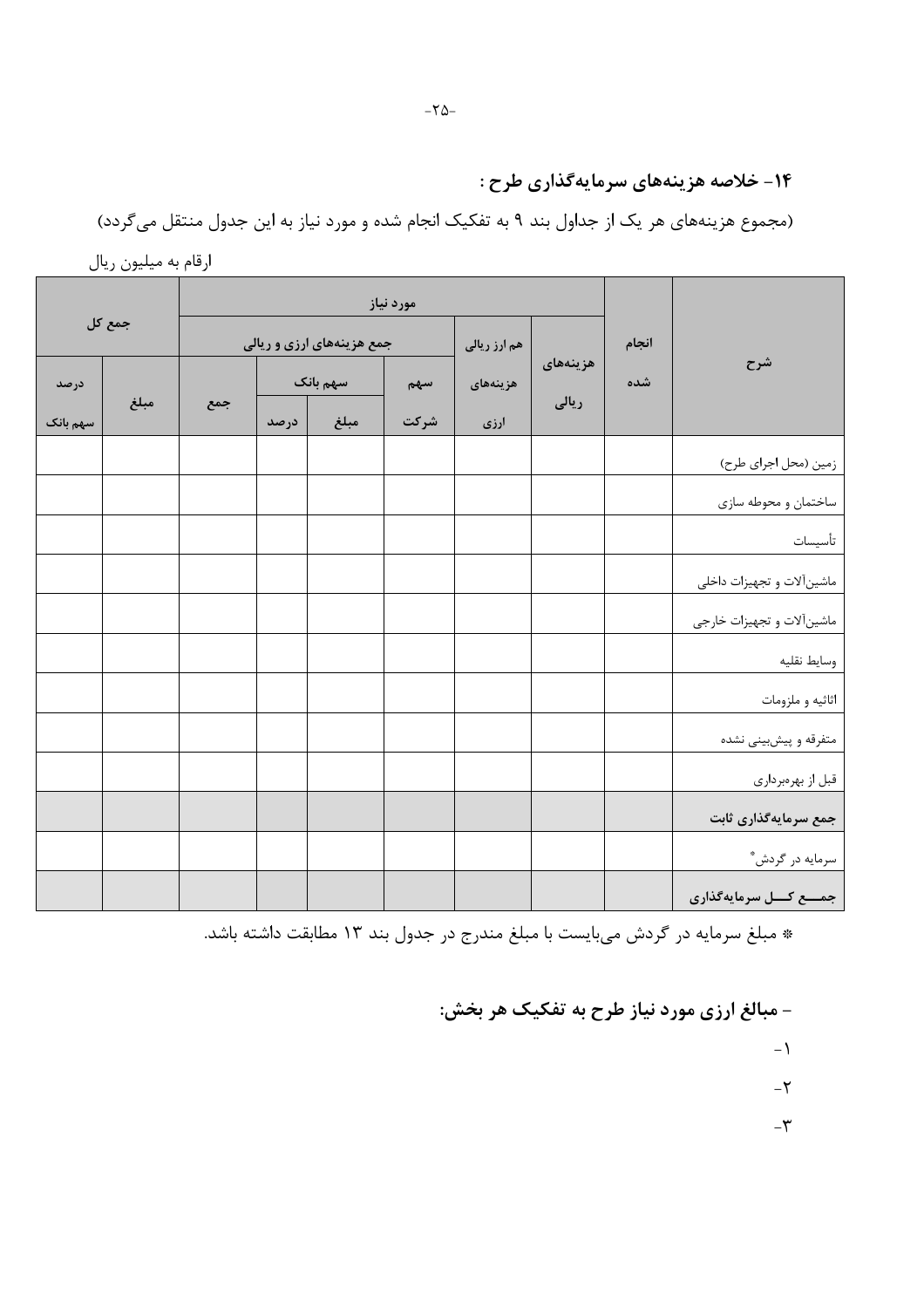۰۵-تسهیلات مالی مورد درخواست :

| نوع تسهيلات             | موردمصرف | نوع ارز | نرخ ارز | مبلغارزي<br>تسهيلات | هم ارز ریالی<br>تسهیلاتارزی/<br>فاينانس | مبلغ تسهيلاتر يال <i>ي</i> | جمع کل<br>تسهيلات (م ـ ر) |
|-------------------------|----------|---------|---------|---------------------|-----------------------------------------|----------------------------|---------------------------|
| تسهيلات بلندمدت ريالي   |          |         |         |                     |                                         |                            |                           |
| تسهيلات بلندمدت ارزى    |          |         |         |                     |                                         |                            |                           |
| تسهيلات فاينانس*        |          |         |         |                     |                                         |                            |                           |
| جمع تسهيلات بلند مدت    |          |         |         |                     |                                         |                            |                           |
| تسهيلات كوتاه مدت ريالي |          |         |         |                     |                                         |                            |                           |
| تسهيلات كوتاه مدت ارزى  |          |         |         |                     |                                         |                            |                           |
| جمع تسهيلات كوتاه مدت   |          |         |         |                     |                                         |                            |                           |
| جمع کل                  |          |         |         |                     |                                         |                            |                           |

\* در صورتیکه قبول عاملیت فاینانس خارجی موردنظر باشد بایستی معرفیiامـه وزارتخانـه تخصصـی ذیـربط کـه بـه عنوان این بانک صادر شده و در آن نوع فاینانس و محل تأمین آن ذکر گردیده باشد ارائه شود.

۱۶- برنامه مالی متقاضی جهت تأمین هزینههای مورد نیاز طرح :

| مبلغ(میلیون ریال) | شرح                              |
|-------------------|----------------------------------|
|                   | سهم متقاضى ازهزينههاى موردنياز   |
|                   | سهم بانک از هزینههای مورد نیاز ٌ |
|                   | ساير شامل :                      |
|                   | جمع هزینههای مورد نیاز ٌ         |

\* مبالغ مندرج در این قسمت میبایست با مبالغ مندرج در جداول بندهای ۱۴ و ۱۵ منطبق باشد.

ارقام ریالی به میلیون ریال